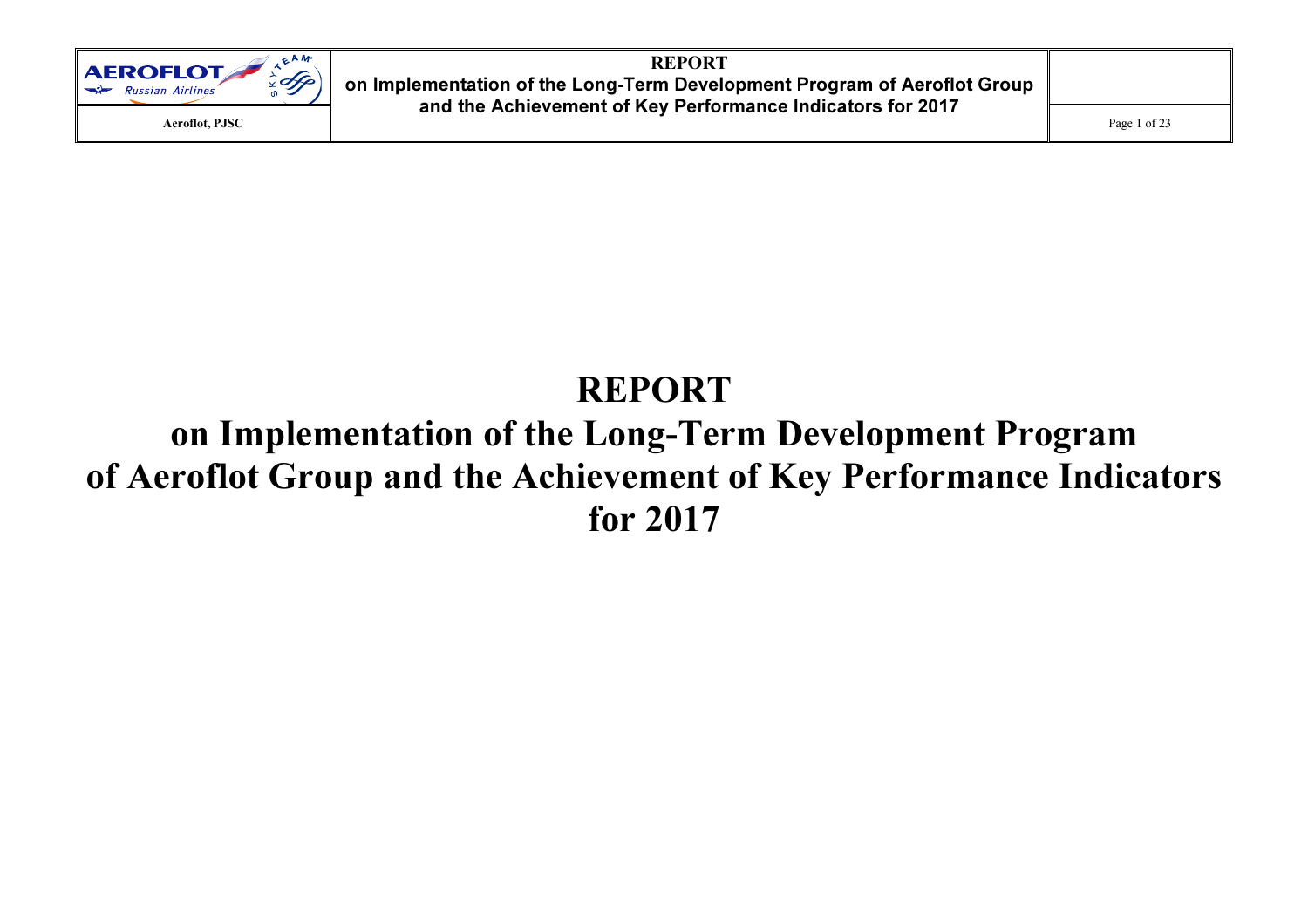

#### 1. ACHIEVEMENT OF THE TARGET KPIs

### 1.1 LIST OF KPIs WITH THE TARGET VALUES APPROVED BY THE BOARD OF DIRECTORS OF AEROFLOT, PJSC

Table 1. List of KPIs with the Target Values Approved by the Board of Directors of Aeroflot, PJSC

| Item | <b>KPI</b>                                                                                               | Weight<br>for $2017$ | <b>UM</b>                | Target value<br>for<br>Q1-2017 | Target value<br>for<br>Q2-2017 | Target value<br>for<br>Q3-2017 | Target value<br>for<br>Q4-2017 | <b>Target value</b><br>for 2017 |
|------|----------------------------------------------------------------------------------------------------------|----------------------|--------------------------|--------------------------------|--------------------------------|--------------------------------|--------------------------------|---------------------------------|
|      | ROIC (for Aeroflot Group)                                                                                | 20%                  | $\%$                     | _*                             | $\cdot$                        | _*                             | _*                             | 14.9%                           |
|      | Total Shareholders' Return (TSR) (for Aeroflot Group)                                                    | 10%                  | $\frac{0}{0}$            | $\overline{\phantom{a}}$       | $-\star$                       | $_{\star}$                     | _*                             | 13.5%                           |
| 3.   | Long-term debt/EBITDAR (for Aeroflot Group)                                                              | $5\%$                | $\overline{\phantom{0}}$ | _*                             | $-$ *                          | $\cdot$                        | _*                             | 0.93                            |
| 4.   | Integral key performance indicator for innovative activities<br>(IKPIIA) (for Aeroflot Group)            | 10%                  | $\frac{0}{0}$            | $\overline{\phantom{a}}$       | $\star$                        | $_{\star}$                     | $_{\star}$                     | 80%                             |
| 5.   | Investment Program Efficiency (for Aeroflot Group)                                                       | $5\%$                |                          | _*                             | $\star$                        | $\cdot$                        | -*                             | 5.22                            |
| 6    | Costs for available seat kilometers (CASK) (for Aeroflot Group)                                          | $5\%$                | cent/ask                 | _*                             | $\cdot$                        | $_{\star}$                     | $_{\star}$                     | 4.9                             |
| 7.   | Share of financing with state support in the total amount of<br>attracted financing (for Aeroflot Group) | $5\%$                | $\frac{0}{0}$            | _*                             | $\cdot$ *                      | $\overline{\phantom{a}}$       | $\cdot$                        | 0.0                             |
| 8.   | Flight timeliness (for Aeroflot Group)                                                                   | $5\%$                | $\frac{0}{0}$            | 86.0%                          | 90.0%                          | 86.0%                          | 86.0%                          | 87.0%                           |
| 9.   | Flight safety level of Aeroflot, PJSC                                                                    | 15%                  | $\frac{0}{0}$            | 99.957%                        | 99.957%                        | 99.957%                        | 99.957%                        | 99.957%                         |
| 10.  | Passenger load factor (for Aeroflot Group)                                                               | 10%                  | $\frac{0}{0}$            | 75.3%                          | 80.5%                          | 86.2%                          | 76.9%                          | 80.0%                           |
| 11.  | Labor efficiency (for Aeroflot Group)                                                                    | 10%                  | mln.ask/pers.            | 0.969                          | 1.061                          | 1.147                          | 1.055                          | 4.235                           |

The list and weight of KPIs for the LTDP of Aeroflot Group / Director General of Aeroflot, PJSC for 2017 were approved by the Board of Directors of Aeroflot, PJSC on 24.11.16 (Minutes No. 6). Target KPIs for Director General /the LTDP for 2017 were approved by the Board of Directors Aeroflot, PJSC on 22.12.16 (Minutes No. 7)

\* KPI achievement is evaluated based on the actual performance for the reporting year.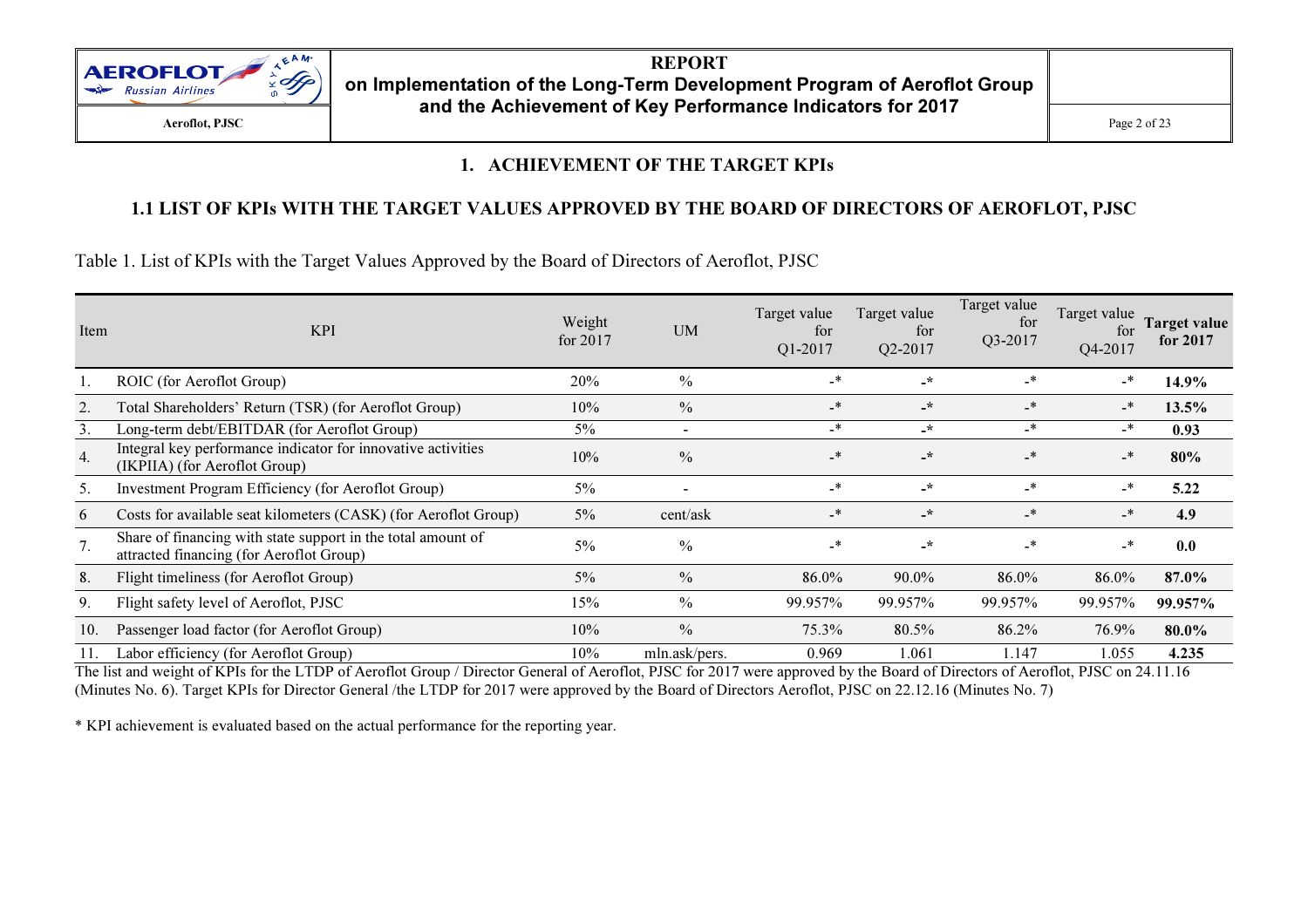

#### 1.2 COMPARISON OF THE ACTUAL KPIs WITH THE PLANNED (TARGET) VALUES THEREOF. DEVIATION REASONS ANALYSIS

Table 2. Comparison of the Actual KPIs with the Planned (Target) Values Thereof for 2017 Deviation Reasons Analysis

| Item             | <b>KPI</b>                                                                                                  | Weight  | <b>UM</b>     | Plan for<br>2017 | Actual for<br>2017  | Ach. %  | Deviation        | <b>Deviation Reasons Analysis</b>                                                                                                                                                                                                                                                                                                    |
|------------------|-------------------------------------------------------------------------------------------------------------|---------|---------------|------------------|---------------------|---------|------------------|--------------------------------------------------------------------------------------------------------------------------------------------------------------------------------------------------------------------------------------------------------------------------------------------------------------------------------------|
|                  | ROIC (for Aeroflot Group)                                                                                   | 20.0%   | $\frac{0}{0}$ | 14.9%            | 14.9%               | 100%    | $\bf{0}$         |                                                                                                                                                                                                                                                                                                                                      |
| 2.               | Total Shareholders' Return (TSR) (for Aeroflot<br>Group)                                                    | 10.0%   | $\frac{0}{0}$ | 13.5%            | $1.2\%$             | 8.89%   | $-12.3$ p.p.     | The decline is due to:<br>- the impact of macroeconomic factors on the company's<br>operating profitability and net profits during the year;<br>- dynamics of the Russian stock market (decline in the<br>index of the Moscow Stock Exchange in 2017 amounted<br>to $5.5\%$ )                                                        |
| 3.               | Long-term debt/EBITDAR (for Aeroflot Group)                                                                 | $5.0\%$ |               | 0.93             | 0.86                | 107.53% | $-0.07$          | The reduction in the debt load ratio is due to a decrease<br>in the dollar exchange rate as at the end of 2017. (plan is<br>67 rubles for \$1, actual is 57.6 rubles for \$1), which led<br>to a reduction in the ruble equivalent of financial leasing<br>obligations.                                                              |
| $\overline{4}$ . | Integral key performance indicator for innovative<br>activities (IKPIIA) (for Aeroflot Group)               | 10.0%   | $\frac{0}{0}$ | 80%              | $80\%$ <sup>1</sup> | 100%    | $\boldsymbol{0}$ |                                                                                                                                                                                                                                                                                                                                      |
| 5.               | <b>Investment Program Efficiency (for Aeroflot</b><br>Group)                                                | 5.0%    |               | 5.22             | 6.88                | 131.80% | $+1.66$          | Positive return on investment projects in 2017 while<br>reducing investment costs.                                                                                                                                                                                                                                                   |
| 6                | Costs for available seat kilometers (CASK) (for<br>Aeroflot Group)                                          | 5.0%    | cent/<br>ask  | 4.9              | 5.32                | 91.43%  | $+0.42$          | The appreciation of the ruble against the US dollar in<br>2017 led to an increase in the dollar equivalent of ruble<br>costs, which account for about 52% of the total operating<br>expenses of Aeroflot Group                                                                                                                       |
| 7.               | Share of financing with state support in the total<br>amount of attracted financing (for Aeroflot<br>Group) | $5.0\%$ | $\frac{0}{0}$ | 0.0              | 0.0                 | 100%    | $\boldsymbol{0}$ |                                                                                                                                                                                                                                                                                                                                      |
| 8.               | Flight timeliness (for Aeroflot Group)                                                                      | $5.0\%$ | $\frac{0}{0}$ | 87.0%            | 90.4%               | 103.91% | $+3.4$ p.p.      | Measures taken by the companies of Aeroflot Group for<br>improving timeliness of flights departure:<br>- Star Flight operations (special control flights);<br>- working on the organization of air traffic to improve<br>the timeliness of flights arrival and, as a consequence, to<br>improve the timeliness of flights departure. |

<sup>1</sup> The specified value corresponds to the lowest possible value achieved in 2017.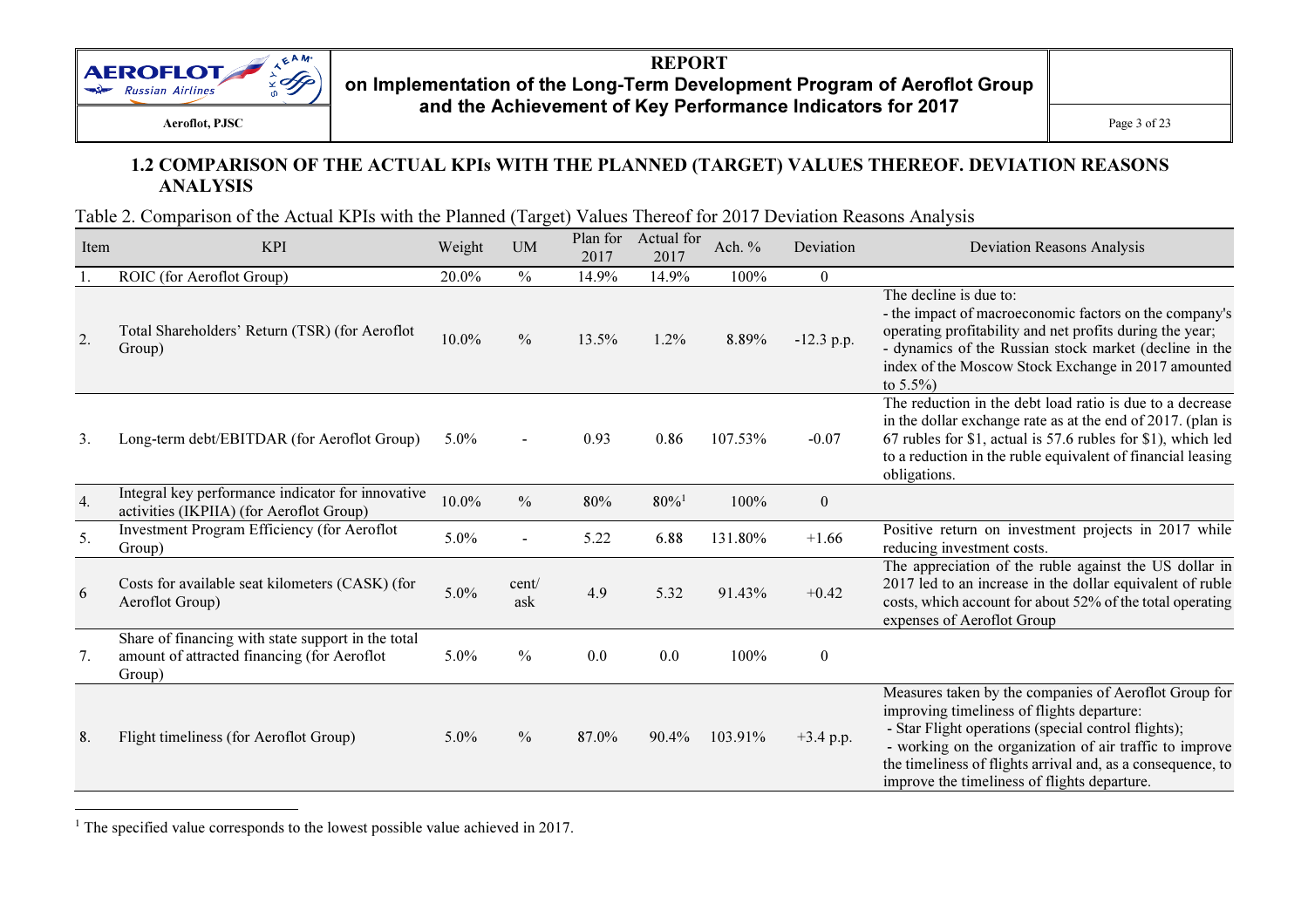

## REPORT on Implementation of the Long-Term Development Program of Aeroflot Group and the Achievement of Key Performance Indicators for 2017

 $\mathbf{C}$  Page 4 of 23

| Item | <b>KPI</b>                                 | Weight   | <b>UM</b>         | Plan for<br>2017 | Actual for<br>2017 | Ach. %            | Deviation     | <b>Deviation Reasons Analysis</b>                                                                                                                                                                                                                                                                                                                                                                                  |
|------|--------------------------------------------|----------|-------------------|------------------|--------------------|-------------------|---------------|--------------------------------------------------------------------------------------------------------------------------------------------------------------------------------------------------------------------------------------------------------------------------------------------------------------------------------------------------------------------------------------------------------------------|
| 9.   | Flight safety level of Aeroflot, PJSC      | 15.0%    | $\%$              | 99.957%          |                    | 99.972\% 103.49\% | $+0.015$ p.p. | effective<br>Implementation of<br>safety<br>management<br>measures, such as:<br>- development and implementation of corrective<br>measures to reduce the impact of adverse factors;<br>- implementation of the action plan to prevent damage<br>to aircrafts in $2017$ ;<br>- further implementation and development of the<br>aviation safety management system in the airline and<br>production structural units |
| 10.  | Passenger load factor (for Aeroflot Group) | $10.0\%$ | $\frac{0}{0}$     | 80.0%            | 82.8%              | 103.50%           | $+2.8$ p.p.   | Increase in the use of the aircraft fleet capacities due to:<br>- reduced frequency and programs of inefficient<br>flights;<br>- operational modifications for production reasons.                                                                                                                                                                                                                                 |
|      | Labor efficiency (for Aeroflot Group)      | 10.0%    | mln.<br>ask/pers. | 4.235            | 4.431              | 104.62%           | $+0.196$      | The increase in productivity of Aeroflot Group is due to<br>the performance of the actual scope of work in 2017,<br>while restraining the growth in the number of personnel.                                                                                                                                                                                                                                       |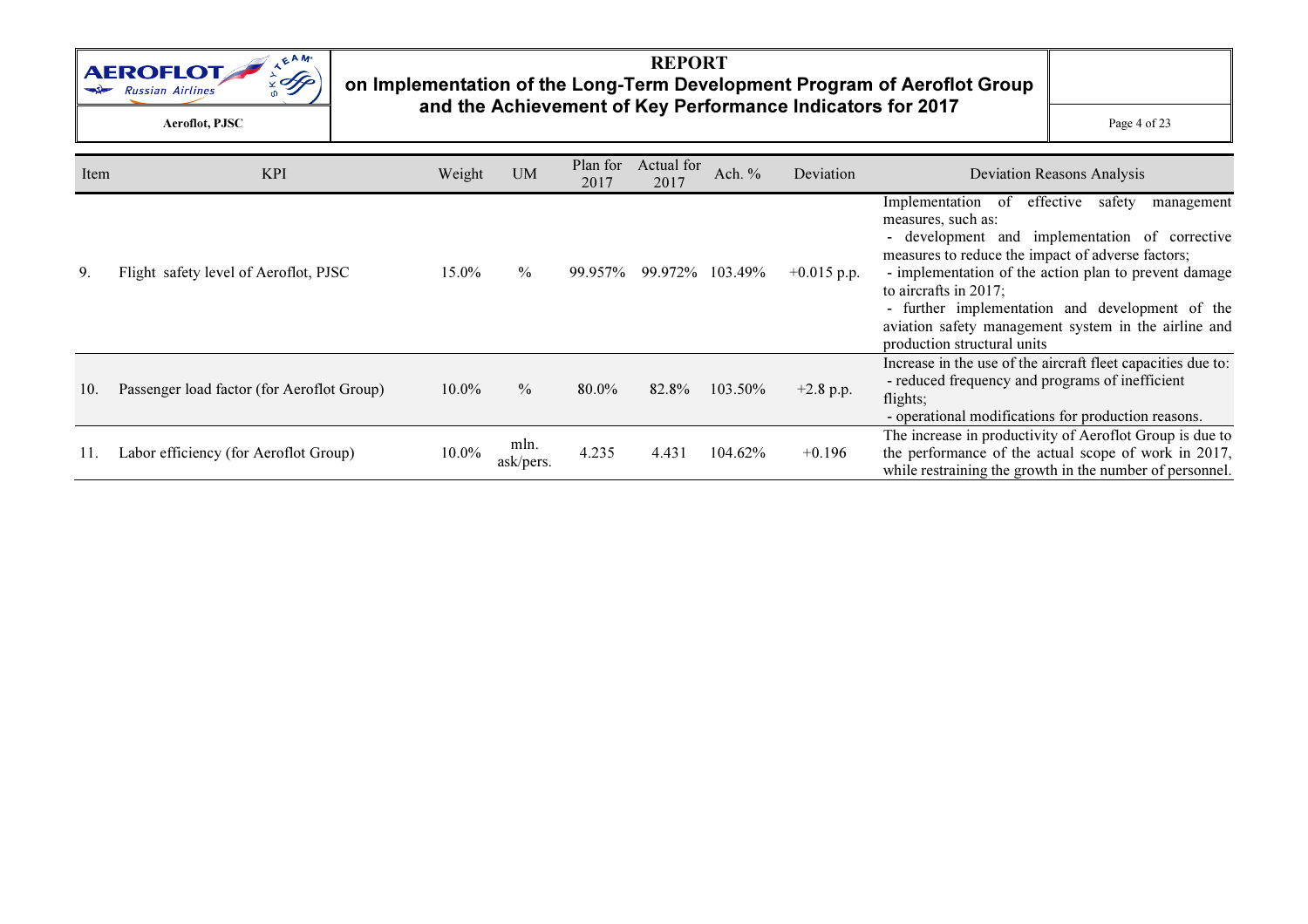

#### 2. ANALYSIS OF THE PROGRAM ACTIVITIES IMPLEMENTATION DEGREE

Below is given the information on the implementation of the program activities reflected in the LTDP.

#### 2.1. PROGRAM STRATEGIC GOALS ACHIEVEMENT

#### Table 3. Program Strategic Goals Achievement

| Activity                                                                     | Quantitative or<br>qualitative objectives<br>of activities                                                                                          | Start date and<br>scheduled completion<br>date of the activity                                                                                                                                                                                                                                                                                                                                                                                  | Person responsible                                  | Activity implementation status                                                                                                                                                                                                                                                                                                                                                                                                                                                                                                                                 |
|------------------------------------------------------------------------------|-----------------------------------------------------------------------------------------------------------------------------------------------------|-------------------------------------------------------------------------------------------------------------------------------------------------------------------------------------------------------------------------------------------------------------------------------------------------------------------------------------------------------------------------------------------------------------------------------------------------|-----------------------------------------------------|----------------------------------------------------------------------------------------------------------------------------------------------------------------------------------------------------------------------------------------------------------------------------------------------------------------------------------------------------------------------------------------------------------------------------------------------------------------------------------------------------------------------------------------------------------------|
| 1. Activities aimed at<br>achieving the<br>strategic goals of the<br>program | Development of a<br>multi-brand platform,<br>meeting<br>and<br>stimulating demand<br>for air transportation<br>different<br>price<br>in<br>segments | By Resolution of the<br>Board of Directors of<br>Aeroflot, PJSC dated<br>03.10.2015,<br>Aeroflot<br>Group transition to a<br>new operating structure<br>consisting<br>of<br>four<br>involving<br>Aeroflot,<br>companies.<br>the creation of a new<br>Management<br>regional airline on the<br>of<br>basis<br>Rossiya<br>with<br>Airlines<br>the<br>integration of Donavia<br>and Orenair airlines, in a<br>two-year<br>term<br>was<br>approved. |                                                     | Further development of the Group's airlines in the framework of the multi-brand<br>platform.<br>In 2017, Rossiya Airlines transported 11.15 million pass., that is 37.7 percent<br>more than in 2016. Passenger turnover for 2017 increased one and a half times<br>$-$ up to 28,119 million pkm. Passenger load amounted to 84.4%<br><b>PJSC</b><br>In 2017, Pobeda transported 4.58 million pass. $(+6.9\%$ to 2016), at least 350<br>thousand tickets were sold at the minimum fare (499 rubles, including all airport<br>charges).<br>Status: in progress. |
| 2. Operating costs<br>reduction                                              | Costs for available<br>seat kilometers                                                                                                              | Continuing search for<br>and implementation of<br>new opportunities                                                                                                                                                                                                                                                                                                                                                                             | <b>CEO</b><br>Deputy<br>for<br>Commerce and Finance | In accordance with the Resolution of the Board of Directors dated 20.04.2017<br>(Minutes No. 14), the Company's achievement of the target indicator on costs<br>reduction was recognized. The KPI on Costs for available seat kilometers<br>(CASK) (for Aeroflot Group) was approved for 2017.<br>Status: in progress.                                                                                                                                                                                                                                         |
| 3. Labor productivity<br>improvement                                         | Increased<br>labor<br>productivity                                                                                                                  | ongoing                                                                                                                                                                                                                                                                                                                                                                                                                                         | <b>CEO</b><br>for<br>Deputy<br>Commerce and Finance | Pursuant to Directive of the Government of the Russian Federation No. 7389p-<br>P13 dated 31.10.2014, on 02.12.2014, the Board of Directors of Aeroflot, PJSC<br>(Protocol No. 8) instructed to develop a set of measures (list of measures) aimed<br>at improving the labor productivity of the Company with the definition of the<br>target values of these measures implementation indicators.                                                                                                                                                              |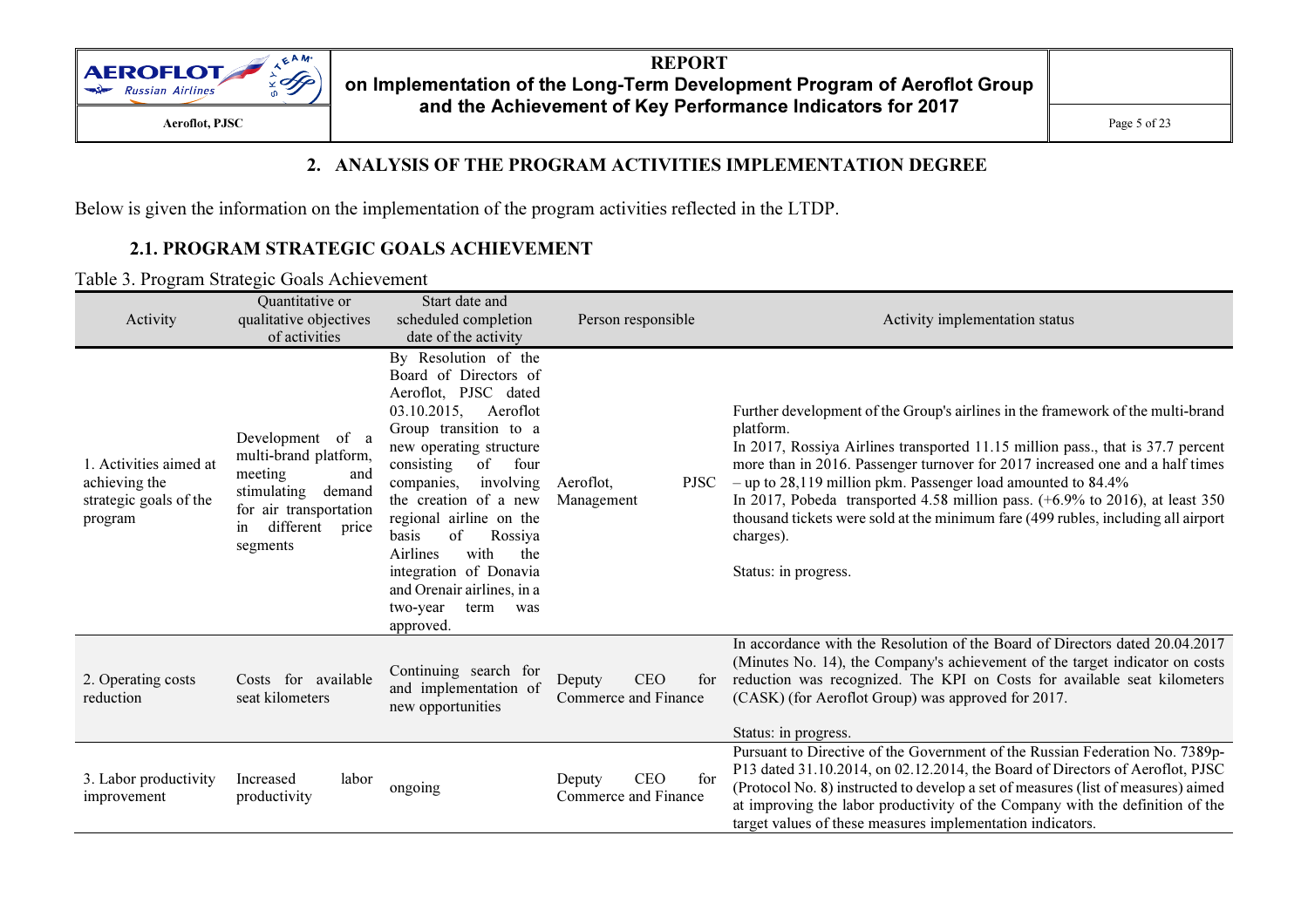

### REPORT on Implementation of the Long-Term Development Program of Aeroflot Group and the Achievement of Key Performance Indicators for 2017  $\mathbf{C}$  Page 6 of 23

| Activity                                   | Quantitative or<br>qualitative objectives<br>of activities                                                                                | Start date and<br>scheduled completion<br>date of the activity | Person responsible                                  | Activity implementation status                                                                                                                                                                                                                                                                                                                                                                                                                                                                                                                                                                                                       |
|--------------------------------------------|-------------------------------------------------------------------------------------------------------------------------------------------|----------------------------------------------------------------|-----------------------------------------------------|--------------------------------------------------------------------------------------------------------------------------------------------------------------------------------------------------------------------------------------------------------------------------------------------------------------------------------------------------------------------------------------------------------------------------------------------------------------------------------------------------------------------------------------------------------------------------------------------------------------------------------------|
|                                            |                                                                                                                                           |                                                                |                                                     | In 2016, the list of measures to improve labor efficiency was developed and<br>approved on 22.07.2016 under No. 43/PL, updated in 2017 (Order No. 403<br>dated 19.10.2017).<br>Analysis of measures to improve labor efficiency of Aeroflot, PJSC is<br>conducted once a year, at the end of the reporting year. KPI that assesses the<br>efficiency of measures to increase labor productivity is Labor Efficiency (for<br>Aeroflot<br>Group)                                                                                                                                                                                       |
|                                            |                                                                                                                                           |                                                                |                                                     | For the purposes of regular monitoring, the KPI was included in the list of<br>Aeroflot, PJSC CEO's and Management's KPIs for 2017. Thus, the execution<br>control over the labor efficiency growth is implemented on a quarterly basis<br>through the submission to the Board of Directors of Aeroflot, PJSC of the Labor<br>Efficiency (for Aeroflot Group) KPI.                                                                                                                                                                                                                                                                   |
|                                            |                                                                                                                                           |                                                                |                                                     | Status: in progress.                                                                                                                                                                                                                                                                                                                                                                                                                                                                                                                                                                                                                 |
| 4. Procurement<br>optimization             | in<br>the<br>Increase<br>efficiency<br>and<br>of<br>transparency<br>procurement<br>activities,<br>minimization<br>of<br>procurement costs | ongoing                                                        | Deputy CEO for Legal<br>and Property Matters        | The efficiency of procurement activities has been increased.<br>Status: in progress.                                                                                                                                                                                                                                                                                                                                                                                                                                                                                                                                                 |
| 5. Investment<br>program<br>implementation | dynamic<br>Ensuring<br>development<br>of<br>production<br>and<br>operating activities                                                     | ongoing                                                        | <b>CEO</b><br>for<br>Deputy<br>Commerce and Finance | Investment program measures have been implemented.<br>In the framework of the Aeroflot Group's investment program for 2017, all<br>major measures to improve the efficiency of investment activities were carried<br>out at the stage of the budget campaign in accordance with the Regulations for<br>Improving Investment and Operational Efficiency and Reducing Costs,<br>prepared in accordance with the directives of the Government of the Russian<br>Federation and approved by the Board of Directors of the Company on<br>21.12.2015.<br>At the budget stage, the economic efficiency of each project, the priority status |
|                                            |                                                                                                                                           |                                                                |                                                     | thereof and compliance with the demands of Aeroflot Group companies for the<br>planned period were evaluated. Strict selection and control of projects at the                                                                                                                                                                                                                                                                                                                                                                                                                                                                        |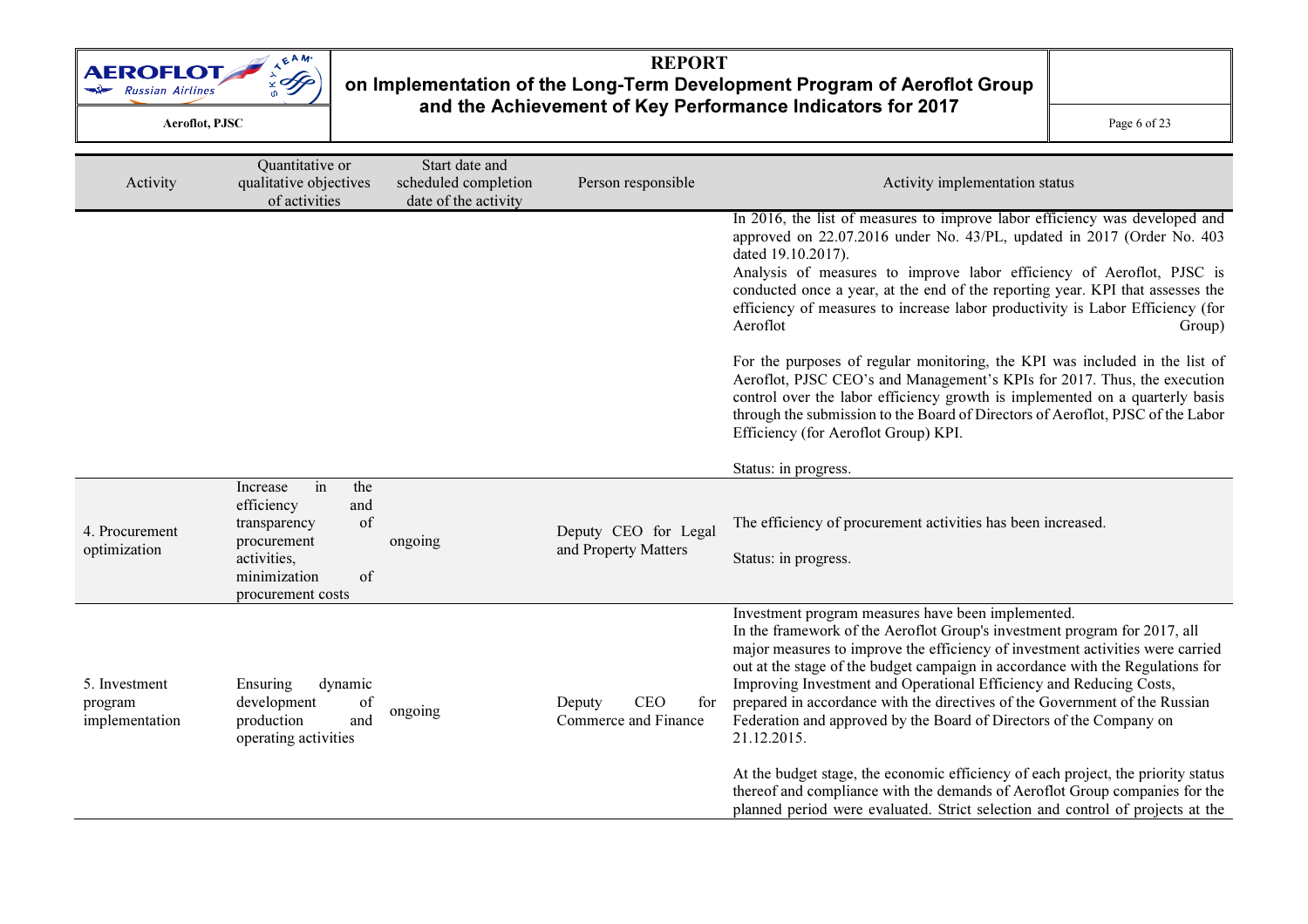

### REPORT on Implementation of the Long-Term Development Program of Aeroflot Group and the Achievement of Key Performance Indicators for 2017  $\mathbf{C}$  Page 7 of 23

| Activity                                                         | Quantitative or<br>qualitative objectives<br>of activities                                                                                             | Start date and<br>scheduled completion<br>date of the activity | Person responsible                                     | Activity implementation status                                                                                                                                                                                                                                                                                                                                                                                                                                                                                                                                                                    |
|------------------------------------------------------------------|--------------------------------------------------------------------------------------------------------------------------------------------------------|----------------------------------------------------------------|--------------------------------------------------------|---------------------------------------------------------------------------------------------------------------------------------------------------------------------------------------------------------------------------------------------------------------------------------------------------------------------------------------------------------------------------------------------------------------------------------------------------------------------------------------------------------------------------------------------------------------------------------------------------|
|                                                                  |                                                                                                                                                        |                                                                |                                                        | stage of initiation allowed to form an optimized portfolio of the investment<br>program for the next budget year. During the year, additional measures to<br>improve the efficiency of investment activities were not carried out.                                                                                                                                                                                                                                                                                                                                                                |
|                                                                  |                                                                                                                                                        |                                                                |                                                        | Status: in progress.                                                                                                                                                                                                                                                                                                                                                                                                                                                                                                                                                                              |
|                                                                  |                                                                                                                                                        |                                                                |                                                        | Investment program measures have been implemented.                                                                                                                                                                                                                                                                                                                                                                                                                                                                                                                                                |
| 6. Implementation of<br>the Innovation<br>Development<br>Program | Establishing<br>competencies leading<br>to<br>long-term<br>sustainable<br>competitive<br>advantages                                                    | ongoing                                                        | <b>CEO</b><br>Deputy<br>for<br><b>Customer Service</b> | In accordance with the Directive to the representatives of the interests of the<br>Russian Federation for participation in meetings of boards of directors<br>(supervisory boards) of open joint stock companies implementing innovative<br>development programs No. 1471p-P13 dated March 3, 2016, information on<br>the implementation of activities in the field of innovative development is<br>submitted to the Ministry of Economic Development, the Ministry of Transport<br>and the Ministry of Education and Science on an annual basis, as part of the<br>report on IDP implementation. |
|                                                                  |                                                                                                                                                        |                                                                |                                                        | Status: in progress.                                                                                                                                                                                                                                                                                                                                                                                                                                                                                                                                                                              |
| 7. Increase/decrease<br>of share in the                          | composition<br>Assets<br>and<br>structure<br>optimization.<br>Improving<br>the<br>efficiency of<br>asset                                               | in accordance with the                                         | Deputy CEO for Legal                                   | 200 ordinary A-class shares of Sampo plc were sold. Change in the share in the<br>authorized capital of this company amounted to 0.000036%. The Resolution,<br>according to which the change took place, was adopted by the Board of<br>Directors of Aeroflot, PJSC on 23.06.2017 (Minutes No. 17 dated 23.06.2017).                                                                                                                                                                                                                                                                              |
| authorized capital of<br>subsidiaries                            | non-core assets disposal<br>use.<br>Reduction<br>of<br><b>PJSC</b><br>financial<br>costs<br>associated with the<br>maintenance of non-<br>core assets. | program of Aeroflot,                                           | and Property Matters                                   | It was planned to hold an auction for the sale of 5,000 ordinary shares (share in<br>the authorized capital is 3.85 %) of Transport Clearing House, Public Joint<br>Stock Company. The shares of TCH, PJSC have not been sold due to the failed<br>open auction in electronic form (Minutes dated 11.09.2017) due to the lack of<br>applications for participation.                                                                                                                                                                                                                               |
| 8. Development of a<br>network of routes                         | Meeting the growing<br>air<br>demand<br>for<br>transportation.<br>Improving<br>the                                                                     | ongoing                                                        | <b>CEO</b><br>for<br>Deputy<br>Commerce and Finance    | Information on the development of the Aeroflot Group route network is<br>provided in Section 2.2 hereof.<br>Status: in progress.                                                                                                                                                                                                                                                                                                                                                                                                                                                                  |
|                                                                  | convenience<br>and                                                                                                                                     |                                                                |                                                        |                                                                                                                                                                                                                                                                                                                                                                                                                                                                                                                                                                                                   |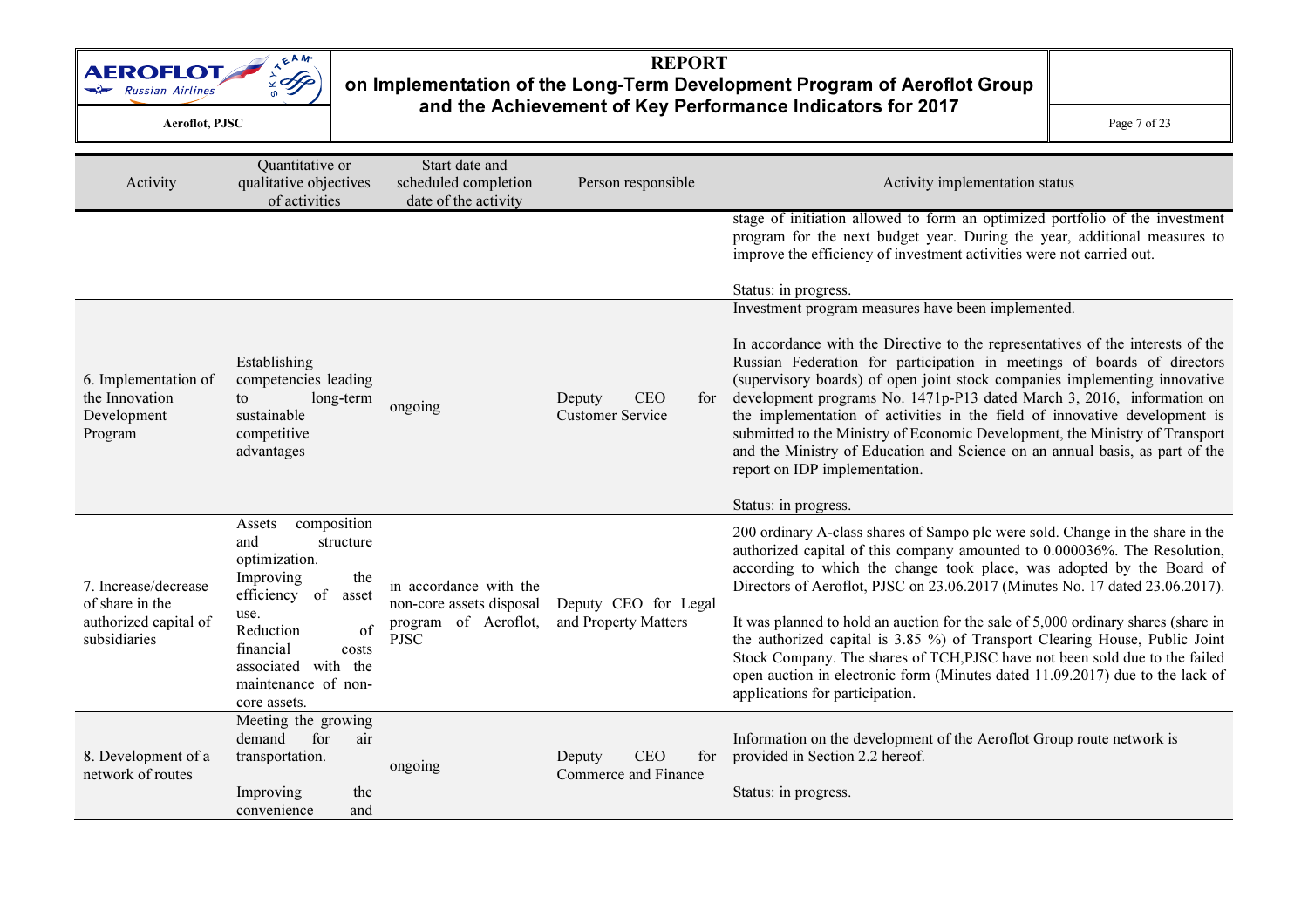

## REPORT on Implementation of the Long-Term Development Program of Aeroflot Group and the Achievement of Key Performance Indicators for 2017

 $\mathbf{C}$  Page 8 of 23

| Activity                                         | Quantitative or<br>qualitative objectives<br>of activities                                                                                                                                                   | Start date and<br>scheduled completion<br>date of the activity                                                                               | Person responsible                                   | Activity implementation status                                                                                                                                                                                                                                                                                                                   |
|--------------------------------------------------|--------------------------------------------------------------------------------------------------------------------------------------------------------------------------------------------------------------|----------------------------------------------------------------------------------------------------------------------------------------------|------------------------------------------------------|--------------------------------------------------------------------------------------------------------------------------------------------------------------------------------------------------------------------------------------------------------------------------------------------------------------------------------------------------|
|                                                  | availability of air<br>transportation.                                                                                                                                                                       |                                                                                                                                              |                                                      |                                                                                                                                                                                                                                                                                                                                                  |
| 9. Aircraft Fleet<br>Development                 | Meeting the demand<br>the<br>carrying<br>in<br>capacities<br>of<br>the<br>aircrafts taking into<br>account the increase<br>in carriage.<br>the<br>Improving<br>economic efficiency<br>of aircraft operation. | ongoing                                                                                                                                      | <b>CEO</b><br>for<br>Deputy<br>Commerce and Finance  | Information on the development of the aircraft fleet is provided in Section 2.3<br>hereof.<br>Status: in progress.                                                                                                                                                                                                                               |
| 10. Production<br>capacities<br>development      | Ensuring<br>balanced<br>development<br>of<br>of<br>infrastructure<br>Sheremetyevo<br>Airport in view of the<br>growing need<br>to<br>increase capacity in<br>accordance with the<br>traffic growth rate      | ongoing                                                                                                                                      | First Deputy CEO for<br><b>Operations Management</b> | Of the measures on the development of the production base of Aeroflot Group,<br>8 have been successfully implemented or are in the process of implementation;<br>also, of the measures on the development of the Group's own infrastructure, 3<br>measures have been implemented or are in the process of implementation<br>Status: in progress. |
| 11. Corporate<br>governance<br>improvement       | Improving<br>the<br>efficiency<br>of<br>the<br>company, increasing<br>of<br>trust<br>the<br>shareholders<br>and<br>investors.<br>in<br>Increase<br>capitalization.                                           | in accordance with the<br>action plan (the road<br>map)<br>the<br><sub>on</sub><br>of<br>improvement<br>corporate<br>governance<br>practices | Deputy CEO for Legal<br>and PropertyMatters          | Measures have been taken to improve corporate governance practices.<br>Status: in progress.                                                                                                                                                                                                                                                      |
| 12. Ensuring the<br>demand in human<br>resources | Meeting the demand<br>in human resources                                                                                                                                                                     | ongoing                                                                                                                                      | <b>CEO</b><br>for<br>Deputy<br>Commerce and Finance  | The main parameters of the demand in human resources in 2017 (headcount)<br>(plan/actual), persons:<br>- Total for Aeroflot Group: 37,336 / 35,480<br>- including flight personnel: 4,091/3,774                                                                                                                                                  |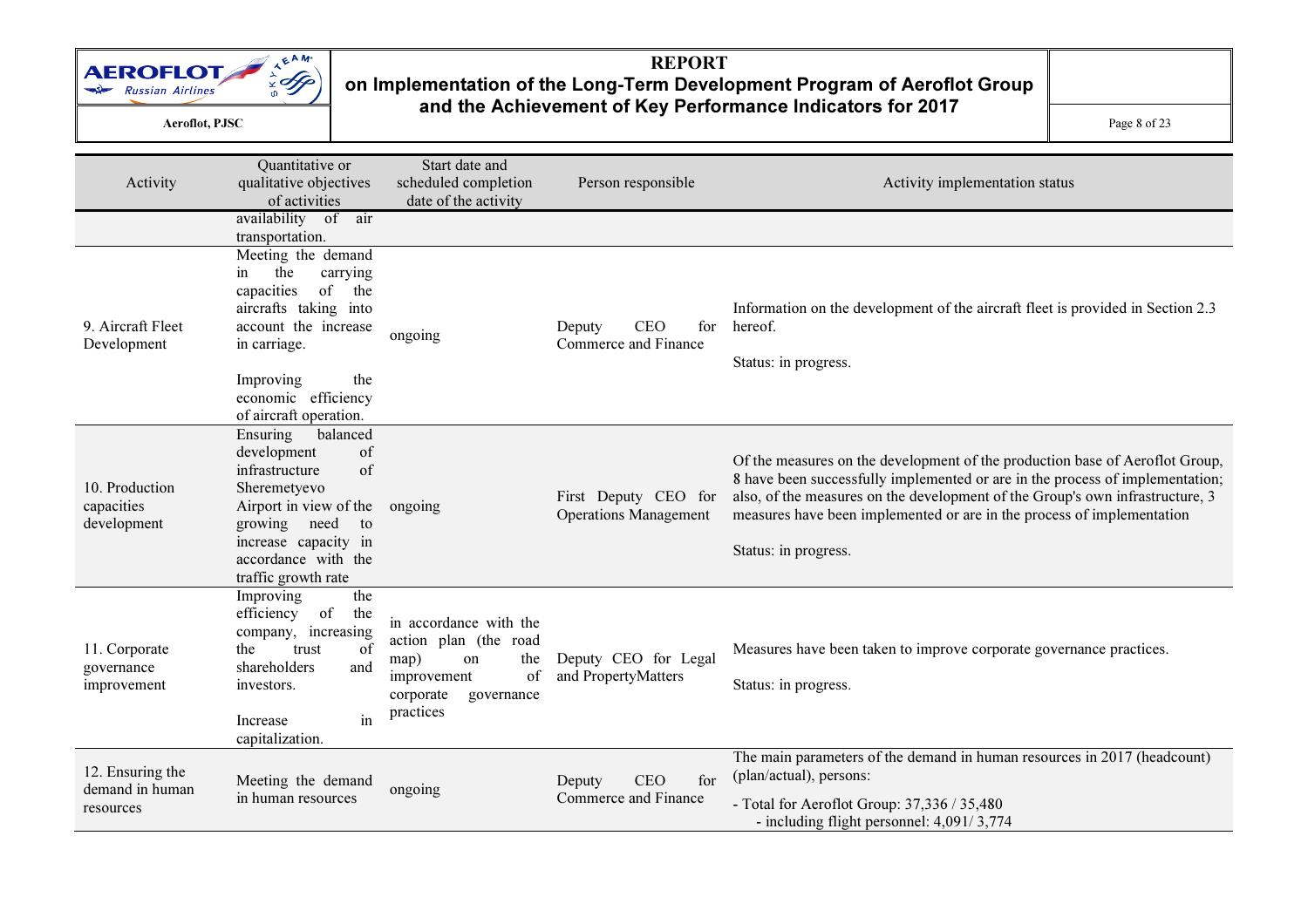

### REPORT on Implementation of the Long-Term Development Program of Aeroflot Group and the Achievement of Key Performance Indicators for 2017  $\mathbf{C}$  Page 9 of 23

| Activity                                    | Quantitative or<br>qualitative objectives<br>of activities                                                                                                                        | Start date and<br>scheduled completion<br>date of the activity | Person responsible                              | Activity implementation status                                                                                                                                         |
|---------------------------------------------|-----------------------------------------------------------------------------------------------------------------------------------------------------------------------------------|----------------------------------------------------------------|-------------------------------------------------|------------------------------------------------------------------------------------------------------------------------------------------------------------------------|
|                                             |                                                                                                                                                                                   |                                                                |                                                 | - Flight attendants, including SFA: 9,976/9,338.<br>- Ground handling personnel: 23,269 / 22,368                                                                       |
|                                             |                                                                                                                                                                                   |                                                                |                                                 | Deviation reason:<br>Restraining the growth in the number of personnel in the performance of the<br>actual scope of work in 2017 in order to increase labor efficiency |
|                                             |                                                                                                                                                                                   |                                                                |                                                 | Status: demand in human resources was successfully met during the reporting<br>period.                                                                                 |
| 13. Marketing<br>strategy<br>implementation | leading<br>Ensuring<br>positions<br>in<br>target<br>market<br>segments,<br>market<br>increasing<br>share.<br>Growth in passenger<br>traffic and the number<br>of loyal customers. | ongoing                                                        | <b>CEO</b><br>Deputy<br><b>Customer Service</b> | Marketing strategy activities for 2017 have been implemented.<br>for<br>Status: in progress.                                                                           |
|                                             | Increased income                                                                                                                                                                  |                                                                |                                                 |                                                                                                                                                                        |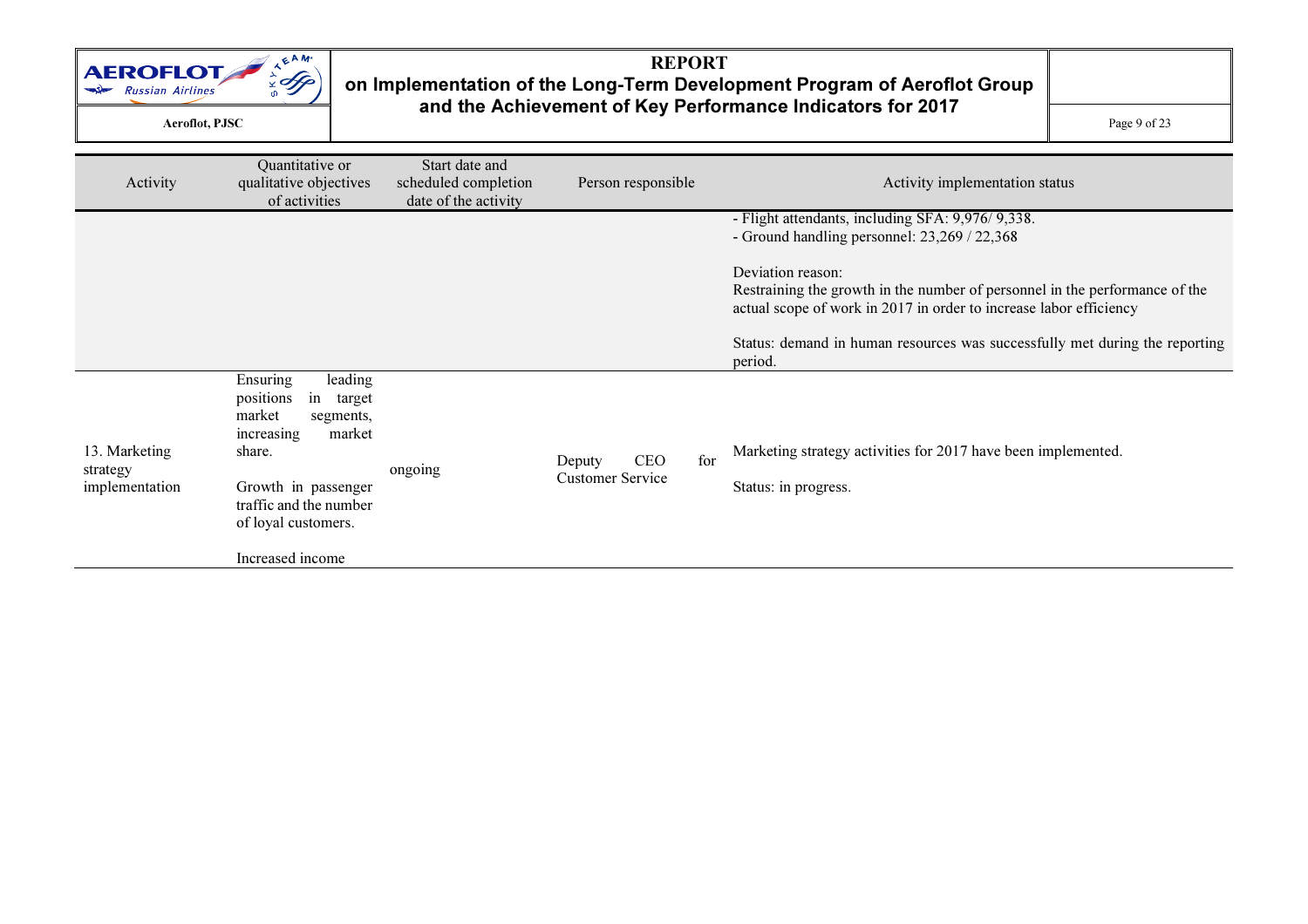

#### 2.2. DEVELOPMENT OF A ROUTE NETWORK OF AEROFLOT GROUP

Table 4. Route network development indicators for Aeroflot Group - regular flights under 100% commercial control of Aeroflot, PJSC, 2017

| Indicator                               | UM      | Plan                           | Actual  | Implementation process | Deviation<br>n Reasons Analysis                  |
|-----------------------------------------|---------|--------------------------------|---------|------------------------|--------------------------------------------------|
| $\sim \cdot$<br>Number of<br>of flights | pcs     | 332.350<br>ے تی ہے تا ہ        | 318.368 | 95.79%                 | SSJ-100.<br>320.<br>$\Lambda$ 22.                |
| Number of passengers                    | persons | 710<br>42.361<br>$\cdots$ 1.12 | 1.286   | 98.09%                 | Delaved deliveries of<br>Airbus<br>$\rightarrow$ |
| Passenger load                          |         | 78.73%                         | 81.02%  | $102.91\%$             |                                                  |

Table 5. Route network development indicators for Aeroflot, PJSC - regular flights, 2017.

| Indicator                                                                                             | <b>UM</b>           | Plan       | Actual     | Implementation process | Deviation Reasons Analysis                        |
|-------------------------------------------------------------------------------------------------------|---------------------|------------|------------|------------------------|---------------------------------------------------|
| Number of flights                                                                                     | pcs.                | 254,894    | 243,033    | 95.35%                 | Delayed deliveries of Airbus A320, A321, SSJ-100. |
| Number of passengers                                                                                  | persons             | 33,028,600 | 32,833,041 | 99.41%                 |                                                   |
| Passenger load                                                                                        | $\frac{0}{0}$       | 78.90%     | 81.83%     | 103.71%                |                                                   |
| transfer % of the total<br>passenger traffic of Aeroflot,<br>PJSC in the Sheremetyevo<br>base airport | $\frac{0}{0}$       | 43%        | 43%        | $100.00\%$             |                                                   |
| Destinations                                                                                          | pcs.                | 139        | 139        | 100%                   |                                                   |
| The average frequency of<br>flights to destinations                                                   | flights per<br>week | 18.02      | 17.04      |                        |                                                   |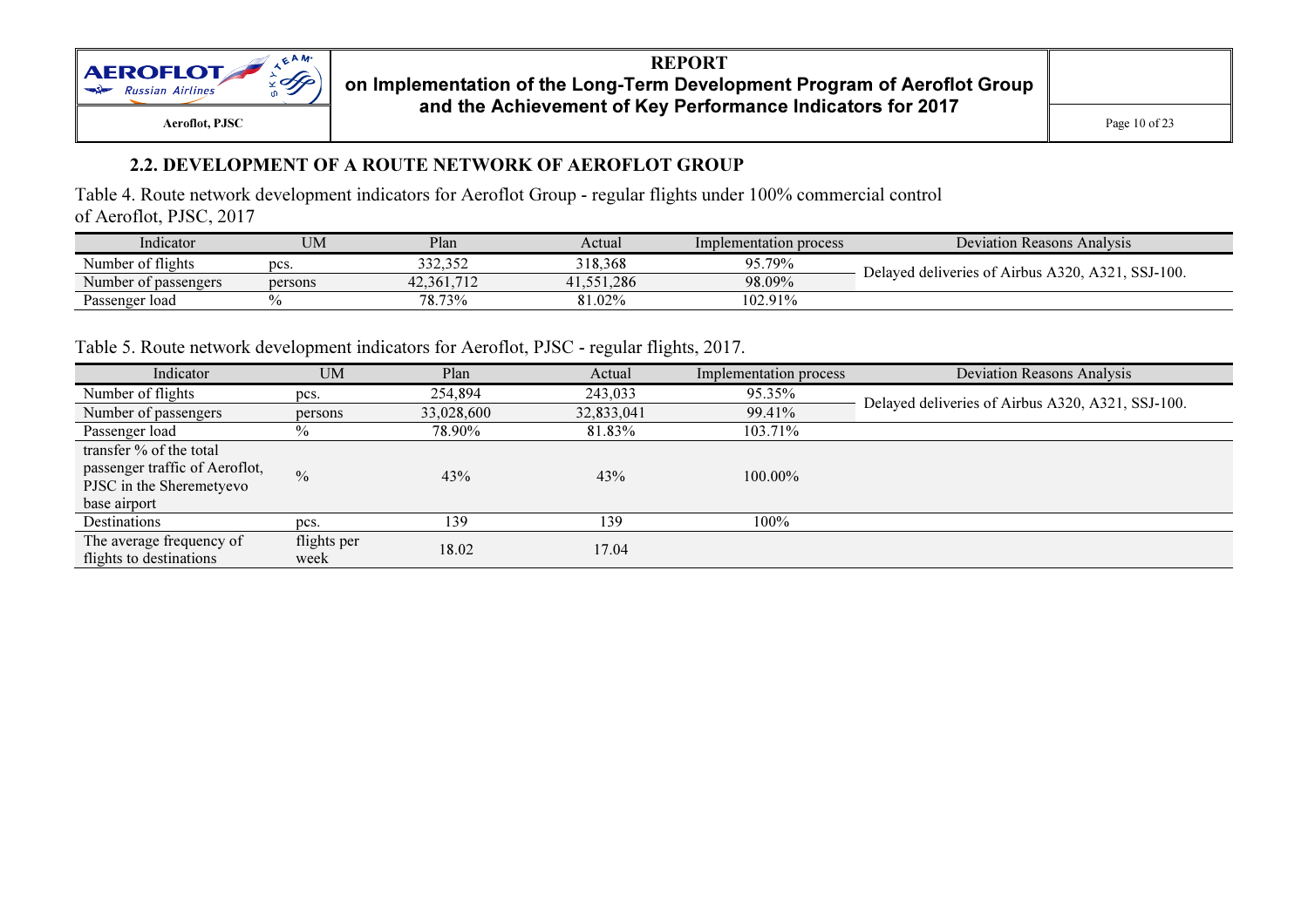

#### 2.3. AIRCRAFT FLEET DEVELOPMENT

Table 6. Analysis of the aircraft fleet development indicators achievement of Aeroflot Group (average number of aircrafts for 2017)

|          | Number of aircrafts | <b>UM</b> | Plan  | Actual | Implementation process | <b>Deviation Reasons Analysis</b>                                                                                                              |
|----------|---------------------|-----------|-------|--------|------------------------|------------------------------------------------------------------------------------------------------------------------------------------------|
| Aeroflot |                     | pcs.      | 203.5 | 202.6  | 99.5%                  | Change in the SSJ delivery terms                                                                                                               |
| Rossiya  |                     | pcs.      | 61.3  | 61.9   | 101.0%                 |                                                                                                                                                |
| Aurora   |                     | pcs.      | 22.2  | 24.0   | 108.1%                 | Maintenance of the Q300 fleet at the level of 4<br>aircrafts, due to the securing operation thereof with<br>contracts with the Sakhalin Region |
| Pobeda   |                     | pcs.      | 12.8  | 12.8   | 100.0%                 |                                                                                                                                                |
| Total    |                     | pcs.      | 299.8 | 301.3  | 100.5%                 |                                                                                                                                                |

Table 7. Analysis of the Aeroflot Group aircraft fleet development indicators achievement (capacity of aircrafts, average number of aircrafts in 2017)

| Aircraft capacity       | <b>UM</b> | Plan  | Actual | Implementation process | <b>Deviation Reasons Analysis</b>                             |
|-------------------------|-----------|-------|--------|------------------------|---------------------------------------------------------------|
| up to $100 \text{ w}$ . | pcs.      | 46.0  | 45.3   | 98.4%                  | Change in the SSJ delivery terms                              |
| up to $130$ w.          | pcs.      | 36.0  | 36.0   | 100.0%                 |                                                               |
| up to $169$ w.          | pcs.      | 102.5 | 103.3  | 100.7%                 |                                                               |
| up to 200 w.            | pcs.      | 62.8  | 64.3   | 102.3%                 | Delayed returns of 737 AKR, A321 AFL for<br>technical reasons |
| up to 250 w.            | pcs.      | 5.0   | 5.0    | $100.0\%$              |                                                               |
| 300 w.                  | pcs.      | 17.0  | 17.0   | $100.0\%$              |                                                               |
| 300 w.                  | pcs.      | 21.5  | 21.5   | 100.0%                 |                                                               |
| Over 450 w.             | pcs.      | 9.0   | 9.0    | 100.0%                 |                                                               |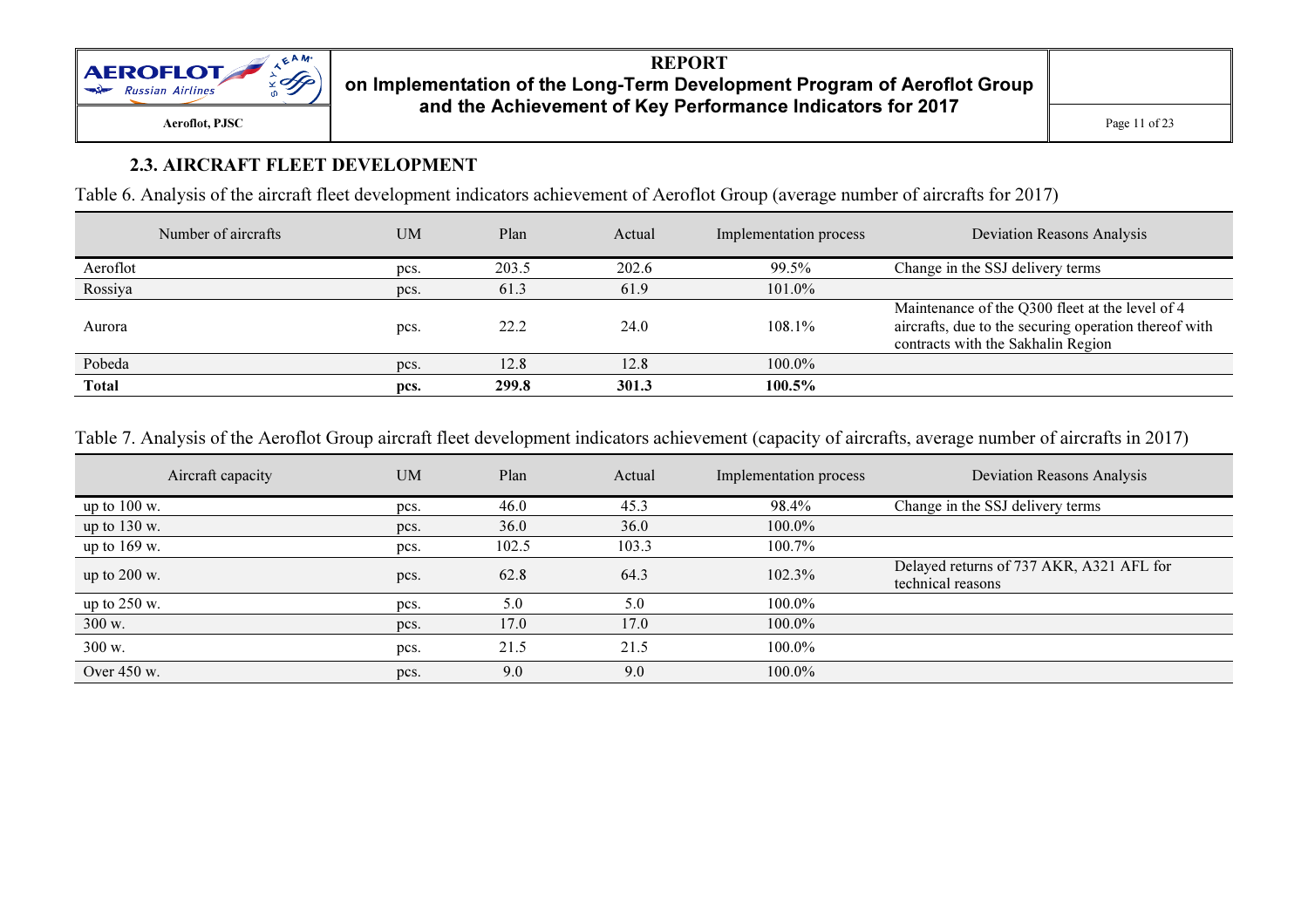

 $\mathbf{C}$  Page 12 of 23

Table 8. Analysis of the Aeroflot Group aircraft fleet development indicators achievement (type of aircrafts, average number of aircrafts in 2017)

| Type of Aircraft | <b>UM</b> | Plan  | Actual | Implementation process | Deviation Reasons Analysis                                                                                                                     |
|------------------|-----------|-------|--------|------------------------|------------------------------------------------------------------------------------------------------------------------------------------------|
| Turboprop        | pcs.      | 12.2  | 14.0   | 114.8%                 | Maintenance of the Q300 fleet at the level of 4<br>aircrafts, due to the securing operation thereof with<br>contracts with the Sakhalin Region |
| Regional         | pcs.      | 33.8  | 31.3   | 92.5%                  | Change in the SSJ delivery terms                                                                                                               |
| Narrow-body      | pcs.      | 201.3 | 203.5  | 101.1%                 | Delayed returns due to technical reasons                                                                                                       |
| Wide-body        | pcs.      | 52.5  | 52.5   | 100.0%                 |                                                                                                                                                |

Table 9. Analysis of compliance with the Russian-manufactured aircraft delivery schedule and the plan of measures to ensure the delivery of Russianmanufactured aircrafts in accordance with the schedule (the number of aircrafts as of the end of 2017)

| Type of Aircraft                         | <b>UM</b> | Plan        | Actual | Implementation process   | <b>Deviation Reasons Analysis</b>             |
|------------------------------------------|-----------|-------------|--------|--------------------------|-----------------------------------------------|
| SSJ-100                                  | pcs.      |             |        | 77%                      | The shift of the part of SSJ delivery to 2018 |
| MS-21 (in accordance with modifications) | pcs.      | not planned |        | $\overline{\phantom{0}}$ |                                               |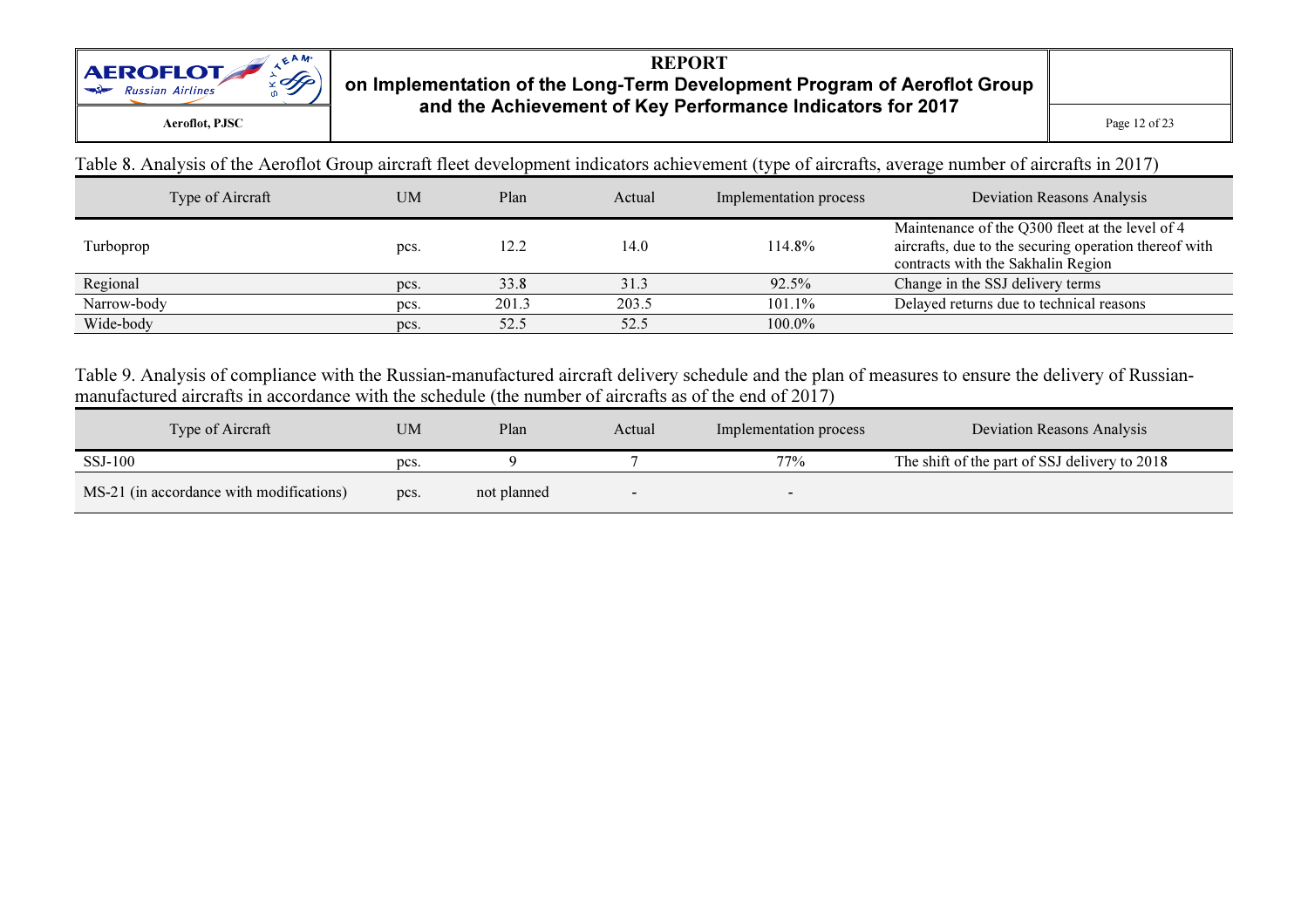

#### 2.4. DEVELOPMENT AND INTRODUCTION OF MANDATORY INTERNAL DOCUMENTS IN THE CONTEXT OF IMPROVING THE CORPORATE GOVERNANCE OF THE ORGANIZATION

Table 10. Development and introduction of mandatory internal documents in the context of improving the corporate governance of the organization

| Document name       | Document status (primary<br>document / review /<br>cancellation) | Date of enforcement or<br>cancellation                                                                                                                              | Description of changes                                                                                                                                                                                                                                                                                                                                                                                                                                                                                                                                                                                                                                                                                                                                                                                                                                                                                 |
|---------------------|------------------------------------------------------------------|---------------------------------------------------------------------------------------------------------------------------------------------------------------------|--------------------------------------------------------------------------------------------------------------------------------------------------------------------------------------------------------------------------------------------------------------------------------------------------------------------------------------------------------------------------------------------------------------------------------------------------------------------------------------------------------------------------------------------------------------------------------------------------------------------------------------------------------------------------------------------------------------------------------------------------------------------------------------------------------------------------------------------------------------------------------------------------------|
| Aeroflot Group LTDP | Review                                                           | Extract from Minutes No. 1 on the<br>third Agenda item of the meeting<br>of the Aeroflot, PJSC Board of<br>Directors Strategy Committee<br>dated 27.01.2016         | The Board of Directors Strategy Committee approved the amendments proposed for<br>the incorporation into the updated LTDP of Aeroflot Group for the period of 2015-<br>2020 in the part of the:<br>Update of Aeroflot Group's strategy for the period of 2016-2020;<br>Inclusion of the action plan on the substitution of the purchase of foreign products<br>with the purchase of the equivalent Russian products;<br>Updating of measures for the improvement of labor efficiency of Aeroflot, PJSC<br>and other programs.                                                                                                                                                                                                                                                                                                                                                                          |
| Aeroflot Group LTDP | Review                                                           | Extract from Minutes No. 2 on the<br>sixth Agenda item of the meeting<br>of the Aeroflot, PJSC Board of<br>Directors dated 08.09.2016                               | The Board of Directors approved the amendments proposed for the incorporation into<br>the updated LTDP of Aeroflot Group for the period of 2016-2021 in the part of updating<br>of key strategic documents and programs, including<br>Updating the Aeroflot Group's strategy for the period of 2017-2021;<br>Update of the Innovative Development Program of Aeroflot Group;<br>Update of measures for the improvement of labor efficiency of Aeroflot, PJSC and<br>other programs.                                                                                                                                                                                                                                                                                                                                                                                                                    |
| Aeroflot Group LTDP | Review                                                           | Extract from Minutes No. 6 on the<br>second Agenda item of the<br>meeting of the Aeroflot, PJSC<br><b>Board of Directors Strategy</b><br>Committee dated 24.11.2016 | The Board of Directors approved the supplements proposed for the incorporation into<br>the updated LTDP of Aeroflot Group for the period of 2016-2021 in the part of the:<br>Update of the register of major investment projects of Aeroflot, PJSC for 2017;<br>Update of the Operating Costs Optimization Program of Aeroflot Group in 2016;<br>Update of weights, key performance indicators target values of the LTDP of<br>Aeroflot Group for 2016 and for the period of 2017-2021, as well as the IKPIIA<br>calculating<br>formulas;<br>Update of data on the Plan of Financing the Activities for 2016 to be implemented<br>in the framework of the investment program and other development plans in the<br>territory of the Far Eastern Federal District;<br>Update of data on the Plan of Financing the Activities for 2017, to be implemented<br>in the framework of the investment program; |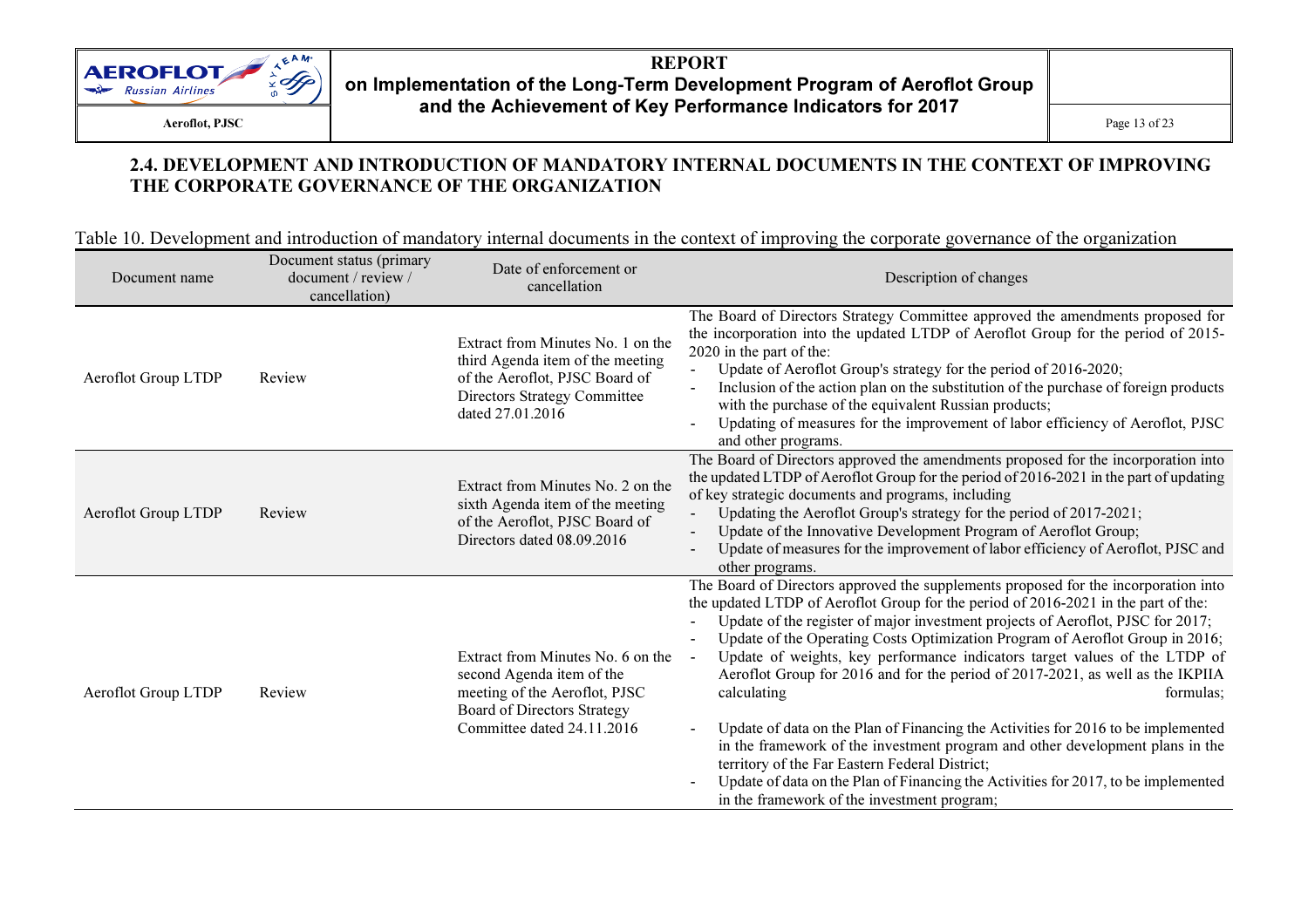

### REPORT on Implementation of the Long-Term Development Program of Aeroflot Group and the Achievement of Key Performance Indicators for 2017  $\mathbf{C}$  Page 14 of 23

| Document name                                                | Document status (primary<br>document / review /<br>cancellation) | Date of enforcement or<br>cancellation                                                                                                                          | Description of changes                                                                                                                                                                                                                                                                                                                                                                                                                                                |
|--------------------------------------------------------------|------------------------------------------------------------------|-----------------------------------------------------------------------------------------------------------------------------------------------------------------|-----------------------------------------------------------------------------------------------------------------------------------------------------------------------------------------------------------------------------------------------------------------------------------------------------------------------------------------------------------------------------------------------------------------------------------------------------------------------|
|                                                              |                                                                  |                                                                                                                                                                 | Update of information on the Route Network Development Program, the Aircraft<br>$\sim$ $-$<br>Fleet Development Program;<br>Update of data on the forecast of passenger traffic of Aeroflot Group at<br>Sheremetyevo airport for the period of 2017-2021.                                                                                                                                                                                                             |
| Aeroflot Group LTDP                                          | Review                                                           | Extract from Minutes No. 7 on the<br>third Agenda item of the meeting<br>of the Aeroflot, PJSC Board of<br>Directors dated 22.12.2016                           | The Board of Directors approved the amendments proposed for the incorporation into<br>the updated LTDP of Aeroflot Group for the period of 2016-2021 in the part of the:<br>Update of Aeroflot Group's investment plan for 2016-2017;<br>Update of the register of major investment projects of Aeroflot, PJSC for 2017;<br>$\blacksquare$<br>Update of the list, weights, key performance indicators target values of Aeroflot<br>Group for the period of 2017-2021. |
| Aeroflot Group LTDP                                          | Review                                                           | Updated on 22.12.2016, extract<br>from Minutes No. 7 on the third<br>Agenda item of the meeting of the<br>Aeroflot, PJSC Board of Directors<br>dated 22.12.2016 | Performance indicators and planned activities for the updated medium-term period<br>have been updated                                                                                                                                                                                                                                                                                                                                                                 |
| Aeroflot Group LTDP                                          | Review                                                           | Updated on 21.12.2017, extract<br>from Minutes No. 7 on the third<br>Agenda item of the meeting of the<br>Aeroflot, PJSC Board of Directors<br>dated 21.12.2017 | Performance indicators and planned activities for the period of 2018-2022 have been<br>updated                                                                                                                                                                                                                                                                                                                                                                        |
| Regulation on Risk<br>Management System of<br>Aeroflot Group | RKp-GD-002.<br>Version 01 Review 02                              | Approved by the Board of<br>Directors of Aeroflot, PJSC<br>on 21.12.2017<br>(Minutes No. 7)                                                                     | The document defines the goals, objectives and main components of the corporate risk<br>management system (hereinafter, the CRMS), as well as the principles and approaches<br>used in the implementation and operation of the CRMS, contributing to the<br>achievement of the goals of the Aeroflot Group activities and corresponding to the<br>recognized international standards in the field of corporate risk management.                                       |
| Risk Register of Aeroflot Not applicable<br>Group            |                                                                  | Approved by the Board of<br>Directors of Aeroflot, PJSC<br>on 21.12.2017<br>(Minutes No. 7)                                                                     | The document contains information in tabular form on all identified risks of Aeroflot<br>Group as of the date of approval.                                                                                                                                                                                                                                                                                                                                            |
| Map of risks of Aeroflot<br>Group                            | RI-GD-371, primary<br>document                                   | Approved by the Board of<br>Directors of Aeroflot, PJSC<br>on 21.12.2017<br>(Minutes No. 7)                                                                     | The document contains information in graphic form on all identified risks of Aeroflot<br>Group as of the date of approval. The Annex to the document contains a list of "red<br>zone" risks.                                                                                                                                                                                                                                                                          |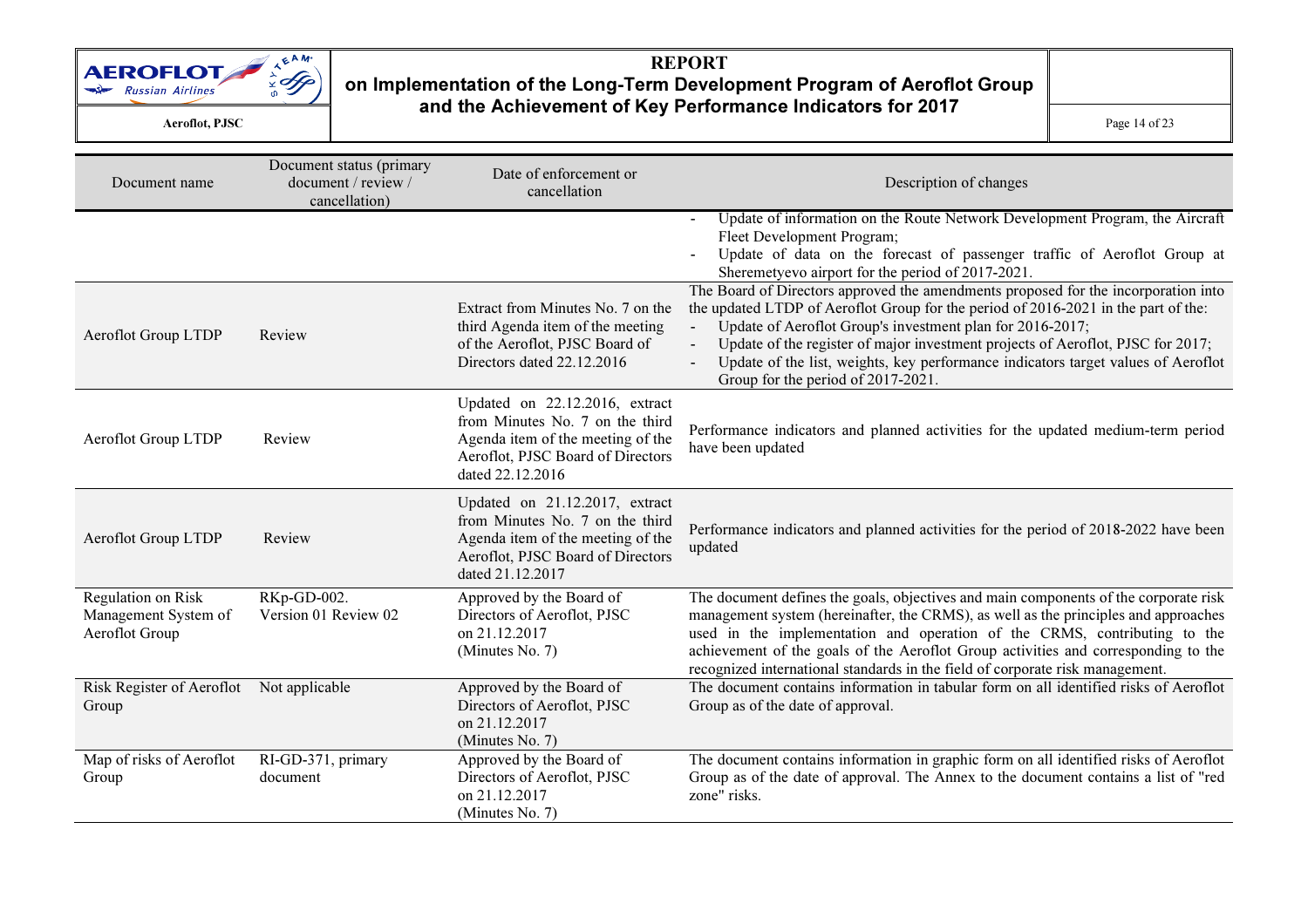

Aeroflot, PJSC

 $\mathbf{C}$  Page 15 of 23

| Document name                                                                                                            | Document status (primary<br>document / review /<br>cancellation) | Date of enforcement or<br>cancellation                                                                                                                                          | Description of changes                                                                                                                                                                                                                                                                                                                                                                                                                                                                                                                                                                         |
|--------------------------------------------------------------------------------------------------------------------------|------------------------------------------------------------------|---------------------------------------------------------------------------------------------------------------------------------------------------------------------------------|------------------------------------------------------------------------------------------------------------------------------------------------------------------------------------------------------------------------------------------------------------------------------------------------------------------------------------------------------------------------------------------------------------------------------------------------------------------------------------------------------------------------------------------------------------------------------------------------|
| Organization standard<br>"Risk Management. Risk<br>Management<br>Methodology. General<br>Provisions"                     | STO 21.0, primary<br>document                                    | Order of Aeroflot, PJSC No. 288<br>dated 27.07.2017                                                                                                                             | The document sets out the unified approaches and algorithms for the selection,<br>organization and use of the structure, logical organization, methods and risk<br>management tools in Aeroflot Group, implementing the concept of the unified risk<br>management methodology set out in the Regulation on the Risk Management System<br>of<br>Aeroflot<br>Group.                                                                                                                                                                                                                              |
| <b>Risk Appetite</b><br>Declaration of<br>Aeroflot Group                                                                 | RI-GD-391, primary<br>document                                   | Approved by the Board of<br>Directors of Aeroflot, PJSC<br>on 21.12.2017<br>(Minutes No. 7)                                                                                     | The document establishes an acceptable (admissible) level of risk in relation to key<br>risks (risk groups) of Aeroflot Group.                                                                                                                                                                                                                                                                                                                                                                                                                                                                 |
| Quality Manual of<br>Aeroflot, PJSC                                                                                      | Version 05, Review 00                                            | Approved by the Board<br>of<br>Directors of Aeroflot, PJSC on<br>23.12.2016 (Minutes No. 8),<br>enforced by Order of Director<br>General No. 47 dated 03.02.2017                | Changes in connection with the release of new editions of international ISO 9001:2015,<br>IOSA standards, changes in the regulatory administrative documents (Articles of<br>Association of Aeroflot, PJSC, Regulations on the Board of Directors, Regulations on<br>the management Board of Aeroflot, PJSC, the organizational structure of the company),<br>as well as the introduction of Anti-Corruption Policy of Aeroflot Group                                                                                                                                                          |
| Regulations on the Audit<br>Committee of Aeroflot-<br>Russian Airlines, Public<br>Joint Stock Company<br>(Version No. 4) | Primary Document                                                 | Approved by the General Meeting<br>of Shareholders of Aeroflot, PJSC,<br>Minutes No. 37 dated June 25,<br>2015                                                                  | No changes have been made in the reporting period                                                                                                                                                                                                                                                                                                                                                                                                                                                                                                                                              |
| Regulations on Key<br>Performance Indicators<br>of Aeroflot, PJSC.                                                       | Review                                                           | BD of Aeroflot, PJSC dated<br>28.04.2016 (Minutes No. 15)<br>Enforced by Order No. 203 dated<br>28.07.16<br>28.09.2017 BD of Aeroflot, PJSC<br>dated 28.09.2017 (Minutes No. 3) | 1. Resolution of the Board of Directors of Aeroflot, PJSC dated 27.10.16 (Minutes No.<br>4) – IKPIIA calculating methods adjustment (for Aeroflot Group).<br>2. Resolution of the Board of Directors of Aeroflot, PJSC dated 22.12.16 (Minutes No.<br>7) - Total Shareholders' Return (TSR) (for Aeroflot Group) calculating methods<br>adjustment<br>3. On 20.04.2016 the BD of Aeroflot, PJSC approved the update parameters of the<br>Regulations:<br>- adjustment of the bonus-reduction index;<br>- bonus-reduction conditions<br>- adjustment of methods for calculating individual KPIs |
| Regulations for<br>improving investment<br>and operational                                                               | Primary Document                                                 | The BD of Aeroflot, PJSC dated<br>21.12.2015 (Minutes No. 8)                                                                                                                    | No changes have been made in the reporting period                                                                                                                                                                                                                                                                                                                                                                                                                                                                                                                                              |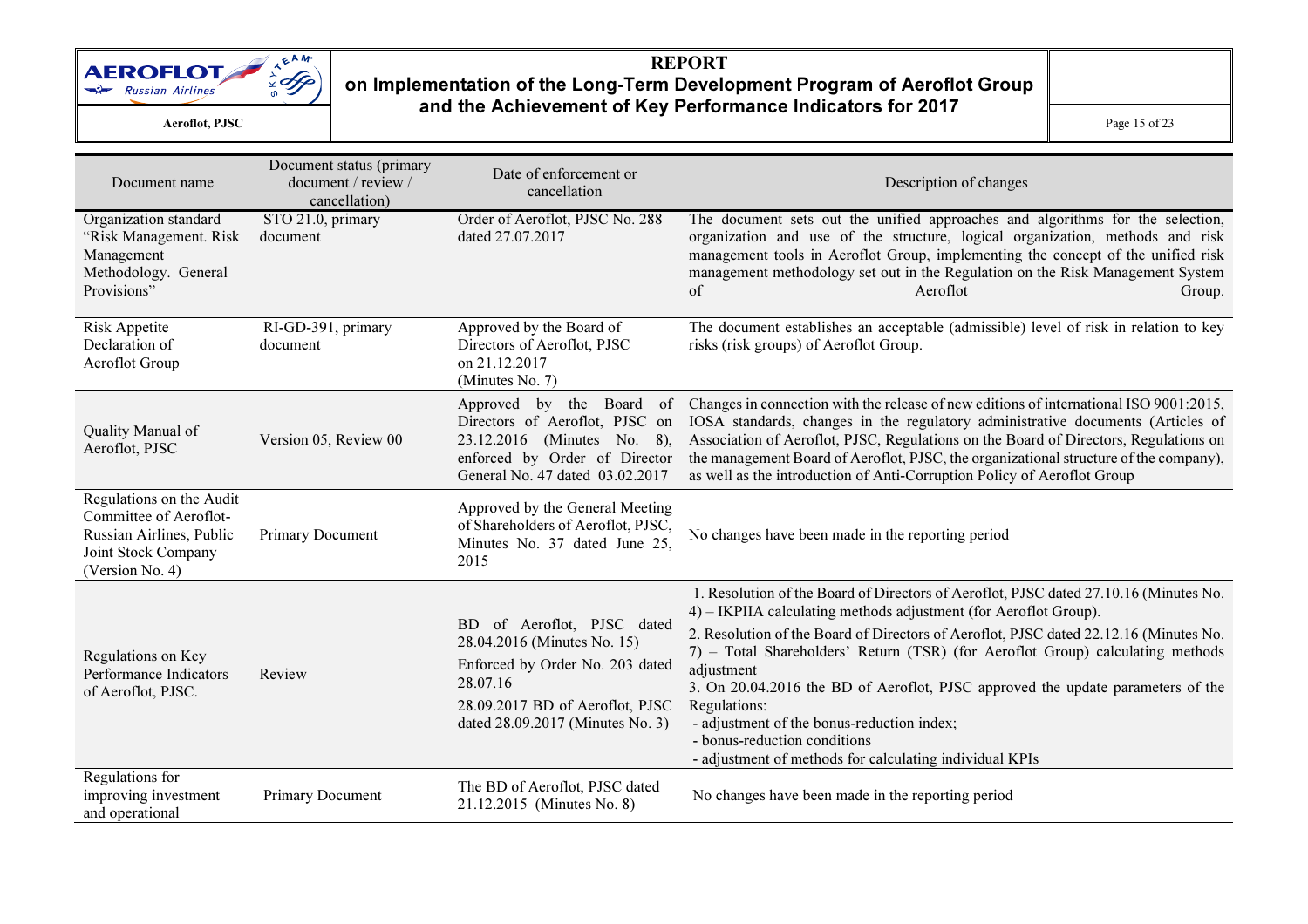| $E^{AM}$<br><b>AEROFLOT</b><br>$\mathscr{A}_{\mathscr{F}}$<br>$\Rightarrow$ Russian Airlines<br>Aeroflot, PJSC |  |                                                                  | <b>REPORT</b><br>on Implementation of the Long-Term Development Program of Aeroflot Group<br>and the Achievement of Key Performance Indicators for 2017 | Page 16 of 23          |  |
|----------------------------------------------------------------------------------------------------------------|--|------------------------------------------------------------------|---------------------------------------------------------------------------------------------------------------------------------------------------------|------------------------|--|
| Document name                                                                                                  |  | Document status (primary<br>document / review /<br>cancellation) | Date of enforcement or<br>cancellation                                                                                                                  | Description of changes |  |
| efficiency and reducing<br>Aeroflot Group's<br>expenses                                                        |  |                                                                  | Enforced by Order No. 153 dated<br>19.05.2016 from 01.01.2016,                                                                                          |                        |  |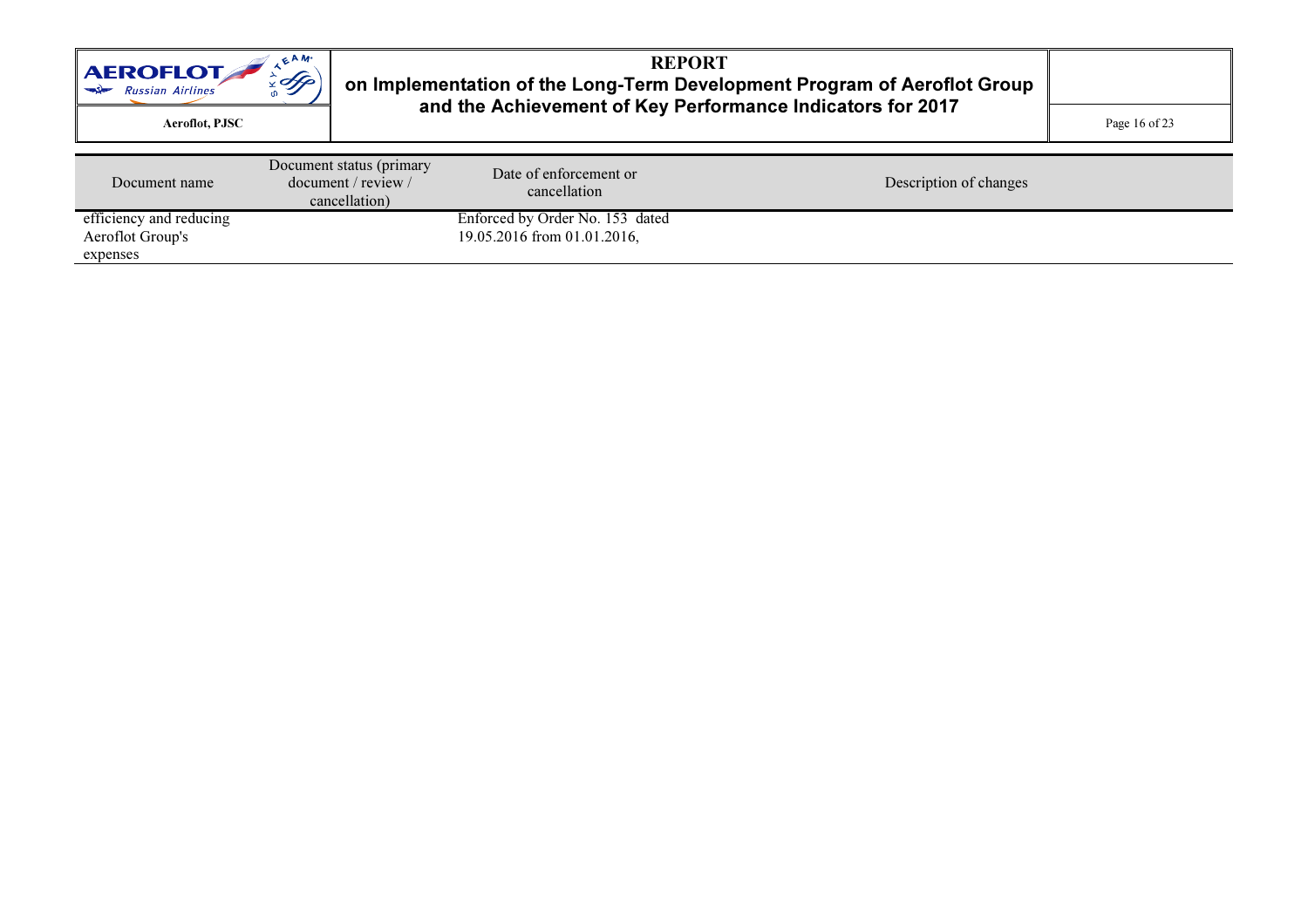

#### 3. THE RELATIONSHIP BETWEEN THE KPIs ACHIEVEMENT DEGREE AND ORGANIZATION'S TOP MANAGEMENT REMUNERATION, INCLUDING ESTABLISHMENT OF RESPONSIBILITY OF TOP MANAGEMENT FOR THE FAILURE TO REACH THE SET KPIs. INFORMATION ABOUT KPIs CASCADING ACROSS CONTROL LEVELS, ABOUT LINKING TO THE TOP MANAGEMENT REMUNERATION.

#### Table 11.The Relationship Between The KPIs Achievement Degree and Organization's Top Management Remuneration

| Description                                                                                                                                                                                                                     | Data                                                                                                                                                                                                                                                                                                                                                                                                                                                                                                                                                                                                                                                                                                                                                                                                      |
|---------------------------------------------------------------------------------------------------------------------------------------------------------------------------------------------------------------------------------|-----------------------------------------------------------------------------------------------------------------------------------------------------------------------------------------------------------------------------------------------------------------------------------------------------------------------------------------------------------------------------------------------------------------------------------------------------------------------------------------------------------------------------------------------------------------------------------------------------------------------------------------------------------------------------------------------------------------------------------------------------------------------------------------------------------|
| Description of the relationship between the KPIs achievement<br>degree and organization's top management remuneration, including<br>establishment of responsibility of top management for the failure to<br>reach the set KPIs. | 1 LTDP KPIs of Aeroflot Group fully comply with the KPIs of Director General of Aeroflot, PJSC and KPIs of<br>the top management (members of the Management Board) of Aeroflot, PJSC.<br>2. The amount of the bonus payable to the top management of Aeroflot, PJSC is dependent on the achievement<br>of approved KPIs for the reporting period, which is established in employment contracts and the applicable<br>regulations on bonus payments for managers and specialists of Aeroflot, PJSC.<br>3. The list and weight of KPIs of Director General of Aeroflot, PJSC for 2017 reflecting the company's KPI<br>Directors<br>Board<br>approved<br>the<br>of<br>bv<br>system,<br>were<br>of Aeroflot, PJSC on November 24, 2016 (Minutes No. 6) The target KPI values of Director General of Aeroflot, |
| KPIs cascading across control levels, information on linking KPIs<br>to the top management remuneration with the indication of internal<br>organizational and administrative documents and details thereof                      | PJSC for 2017 were approved by the Board of Directors of Aeroflot, PJSC on December 22, 2016 (Minutes No.<br>7). KPIs list, weights and target values for 2017 of the top management (the Management Board Members of<br>Aeroflot, PJSC) and other employees of Aeroflot, PJSC were approved by Order of Director General No. 465<br>dated 30.12.2016.                                                                                                                                                                                                                                                                                                                                                                                                                                                    |
| Information on changes introduced to the regulations (and other<br>documents) related to the management incentive system in the<br>reporting period                                                                             | 1. Order No. 196 dated 15.05.2017 (the top management bonus scale adjustment).<br>2. Orders dated 16.10.2017 No. 397 (excluding the reduction coefficient for failure to achieve budget parameters).<br>3. Order No. 475 dated 05.12.2017 (adjustment of the blocking index (bonus-reduction index) used to zero bonus<br>payments to the Management)                                                                                                                                                                                                                                                                                                                                                                                                                                                     |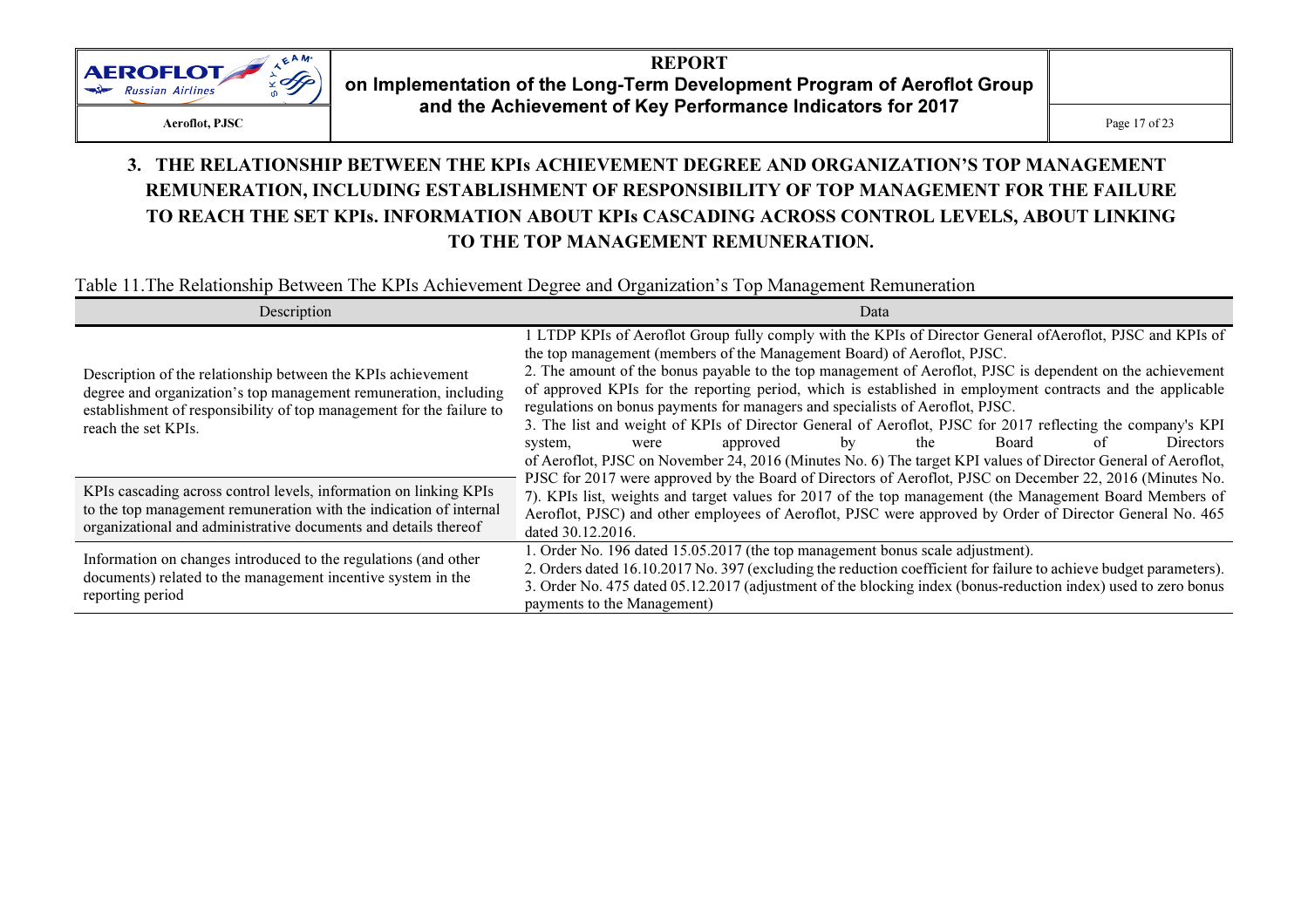

#### 4. THE RESULTS OF THE LTDP AND KPIs AUDIT

The independent auditor of BDO Unicon, JSC has audited the implementation of the Long-term Development Program of Aeroflot Group for 2017.

Based on the results of the independent audit, an opinion was formed on the preparation of information on the degree of implementation of the measures provided for in the Long-Term Development Program for the period from 01.01.2017 to 31.12.2017, on the actual KPI values for 2017 and the degree of achievement of the planned values thereof in accordance with the criteria set forth in the Long-Term Development Program, as well as on the completeness and relevance of explanations of the Aeroflot – Russian Airlines, PJSC management on the reasons for the deviation of the Group's actual KPI values from the ones planned under the Long-term Development Program, given in the Report on the Implementation of the Long-Term Development Program ofAeroflot Group and the achievement of key performance indicators for 2017. The Opinion was received on March 30, 2018 under No. 1658-BDO-18.

In general, the planning and implementation of measures set forth in the LTDP of Aeroflot Group complies with the principles established in the Guidelines for the Development of LTDP, Guidelines for the use of KPIs, other directives and instructions of the Government of the Russian Federation and the Federal Property Management Agency.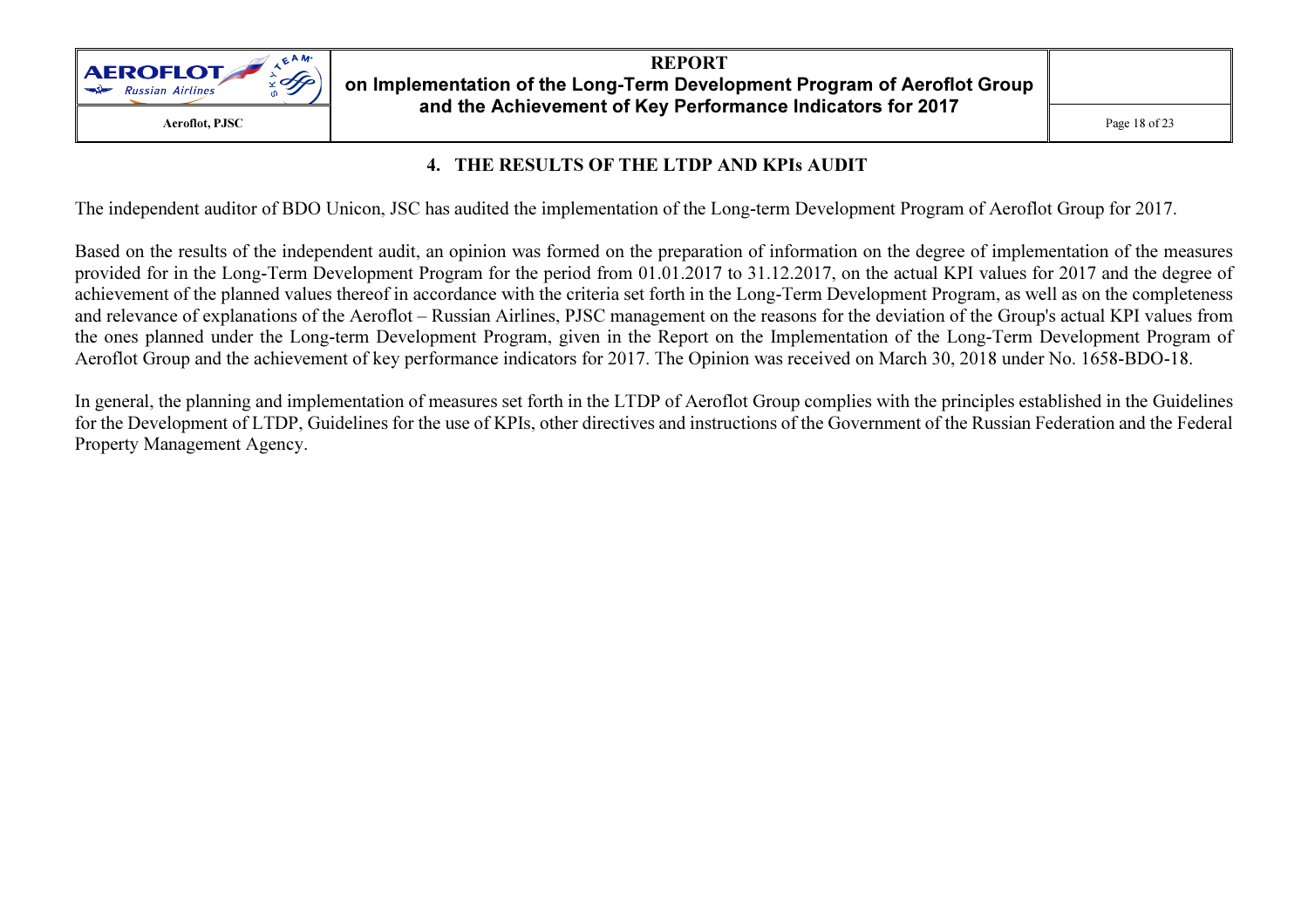

#### REPORT on Implementation of the Long-Term Development Program of Aeroflot Group and the Achievement of Key Performance Indicators for 2017

 $\mathbf{C}$  Page 19 of 23

#### 5. ANNEXES

#### А. IMPLEMENTATION OF THE MEASURES AIMED AT ENSURING PRIORITY OF FUNDING OF THE FAR EAST SOCIO-ECONOMIC DEVELOPMENT OBJECTIVES.

#### Ensuring priority of funding of the Far East socio-economic development objectives.

Table 12. Analysis of implementation of special measures aimed at ensuring priority of funding of the Far East socio-economic development objectives.

| Name of                                                 | Name of city / facility                                                                                    | Design/<br>Implementati<br>quant. |                | Implementati<br>Total value,<br>on |                   | Depreciation                | Financing plan, million rubles |       |      | Expected socio-                                                 |
|---------------------------------------------------------|------------------------------------------------------------------------------------------------------------|-----------------------------------|----------------|------------------------------------|-------------------|-----------------------------|--------------------------------|-------|------|-----------------------------------------------------------------|
| measures/<br>subjects                                   | in the FEFD                                                                                                | indicators<br>(actual)            | on start year  | completion<br>year                 | million<br>rubles | value,<br>million<br>rubles | 2017                           | 2018  | 2019 | economic impact                                                 |
|                                                         | 2                                                                                                          | $\mathfrak{Z}$                    | $\overline{4}$ | 5 <sup>5</sup>                     | 6                 | $\overline{7}$              | 8                              | 9     | 10   | II                                                              |
|                                                         | Sales program on the flat fare direct carriage (the Far East) from the Sheremetyevo Airport, roundtrip     |                                   |                |                                    |                   |                             |                                |       |      |                                                                 |
|                                                         | Vladivostok                                                                                                | 294,121<br>passengers             | 2017           | 2017                               | n/a               | n/a                         | 280,000<br>passengers          |       |      |                                                                 |
|                                                         | Khabarovsk                                                                                                 | 229,646<br>passengers             | 2017           | 2017                               | n/a               | n/a                         | 212,000<br>passengers          |       |      |                                                                 |
|                                                         | Yuzhno-Sakhalinsk                                                                                          | 142,949<br>passengers             | 2017           | 2017                               | n/a               | n/a                         | 141,000<br>passengers          |       |      |                                                                 |
|                                                         | Petropavlovsk-Kamchatskiy                                                                                  | 147,860<br>passengers             | 2017           | 2017                               | n/a               | n/a                         | 139,500<br>passengers          |       |      |                                                                 |
|                                                         | Magadan                                                                                                    | 20,316<br>passengers              | 2017           | 2017                               | n/a               | n/a                         | 18,700<br>passengers           |       |      |                                                                 |
|                                                         | Measures set forth under the current investment program (Strategy, business plan, other development plans) |                                   |                |                                    |                   |                             |                                |       |      |                                                                 |
| Investments in Aurora Airline                           |                                                                                                            |                                   |                |                                    |                   |                             |                                |       |      |                                                                 |
| Aircraft<br>Maintenance                                 | Sakhalin Region/ Primorye<br>Territory/ Khabarovsk Territory                                               | 65.36                             | 2017           | 2017                               |                   |                             | 229.23                         | 85.09 |      | Ensuring<br>implementation                                      |
| Providing ground<br>handling services<br>at the airport | Sakhalin Region/ Primorye<br>Territory/ Khabarovsk Territory                                               | 33.16                             | 2017           | 2017                               |                   |                             | 58.43                          | 68.47 |      | of the program<br>of air<br>transportation to                   |
| Development of<br>the training<br>facility              | Sakhalin Region/ Primorye<br>Territory/ Khabarovsk Territory                                               |                                   | 2017           | 2017                               |                   |                             | $\overline{\phantom{a}}$       | 1.48  |      | the Far Eastern<br><b>Federal District</b><br>up to 1.6 million |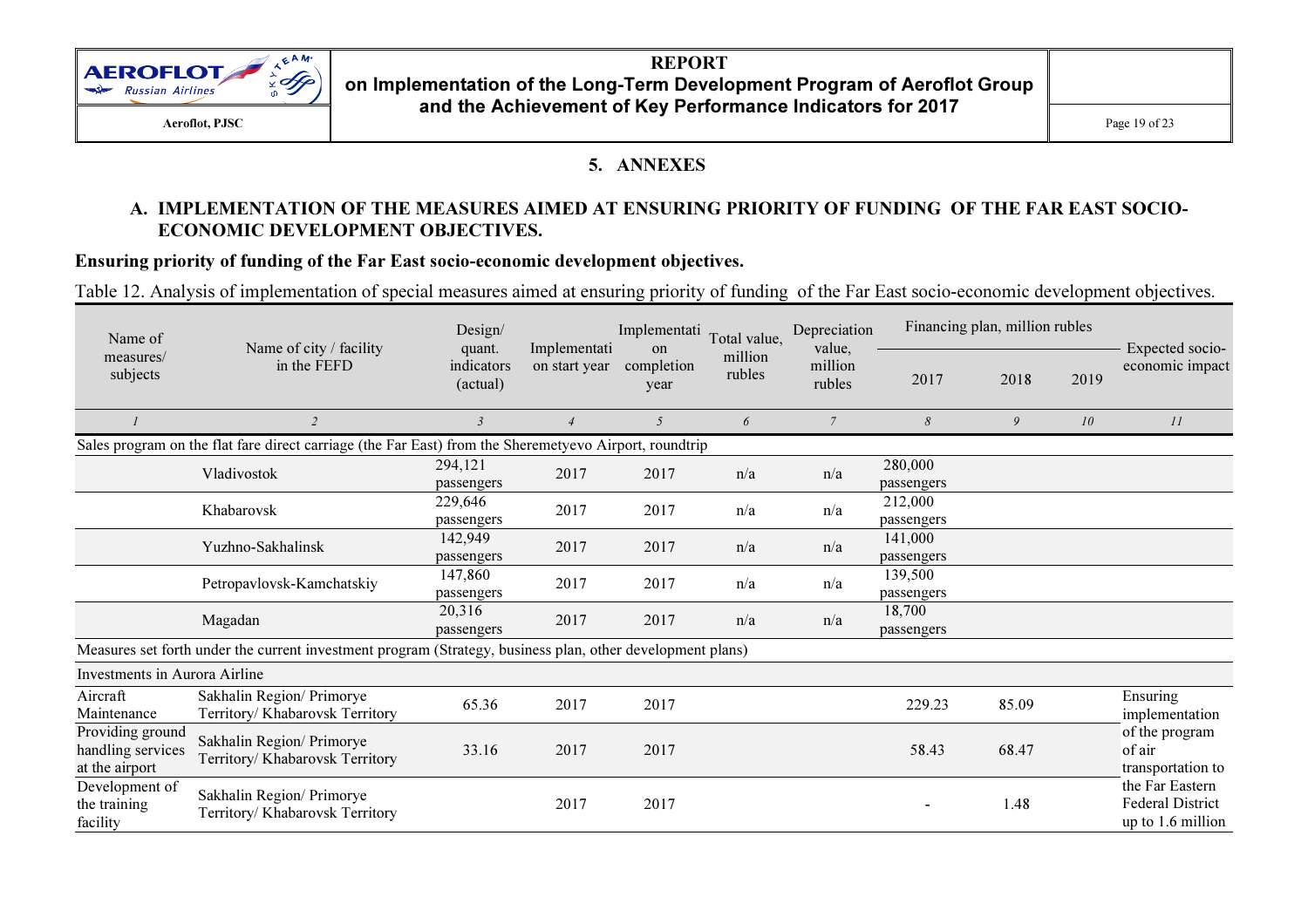

Aeroflot, PJSC

 $\mathbf{C}$  Page 20 of 23

| Name of                                         | Name of city / facility                                             | Design/<br>quant.      | Implementati   | Implementati<br><sub>on</sub> | Total value,      | Depreciation<br>value, |        | Financing plan, million rubles |      | Expected socio-        |
|-------------------------------------------------|---------------------------------------------------------------------|------------------------|----------------|-------------------------------|-------------------|------------------------|--------|--------------------------------|------|------------------------|
| measures/<br>subjects                           | in the FEFD                                                         | indicators<br>(actual) | on start year  | completion<br>year            | million<br>rubles | million<br>rubles      | 2017   | 2018                           | 2019 | economic impact        |
|                                                 |                                                                     | $\overline{3}$         | $\overline{4}$ | 5                             | 6                 | $\overline{7}$         | 8      | 9                              | 10   | II                     |
| Providing<br>passenger service                  | Sakhalin Region/ Primorye<br>Territory/ Khabarovsk Territory        | 21.68                  | 2017           | 2017                          |                   |                        | 22.00  |                                |      | passengers by<br>2018. |
| Construction of<br>new facilities               | Sakhalin Region/ Primorye<br>Territory/ Khabarovsk Territory        | 12.54                  | 2017           | 2017                          |                   |                        | 106.32 | 70.00                          |      |                        |
| IT-systems<br>development                       | Sakhalin Region/ Primorye<br>Territory/ Khabarovsk Territory        | 20.45                  | 2017           | 2017                          |                   |                        | 21.41  | 28.54                          |      |                        |
| Other capital<br>investments in<br>fixed assets | Sakhalin Region/ Primorye<br>Territory/ Khabarovsk Territory        | 35.33                  | 2017           | 2017                          |                   |                        | 24.04  | 16.54                          |      |                        |
| Investments into<br>the software                | Sakhalin Region/ Primorye<br>Territory/ Khabarovsk Territory        | 12.95                  | 2017           | 2017                          |                   |                        | 20.87  | 34.30                          |      |                        |
| TOTAL,<br>investments                           | <b>Sakhalin Region/ Primorye</b><br>Territory/ Khabarovsk Territory | 201.48                 |                |                               |                   |                        | 482.29 | 304.42                         |      |                        |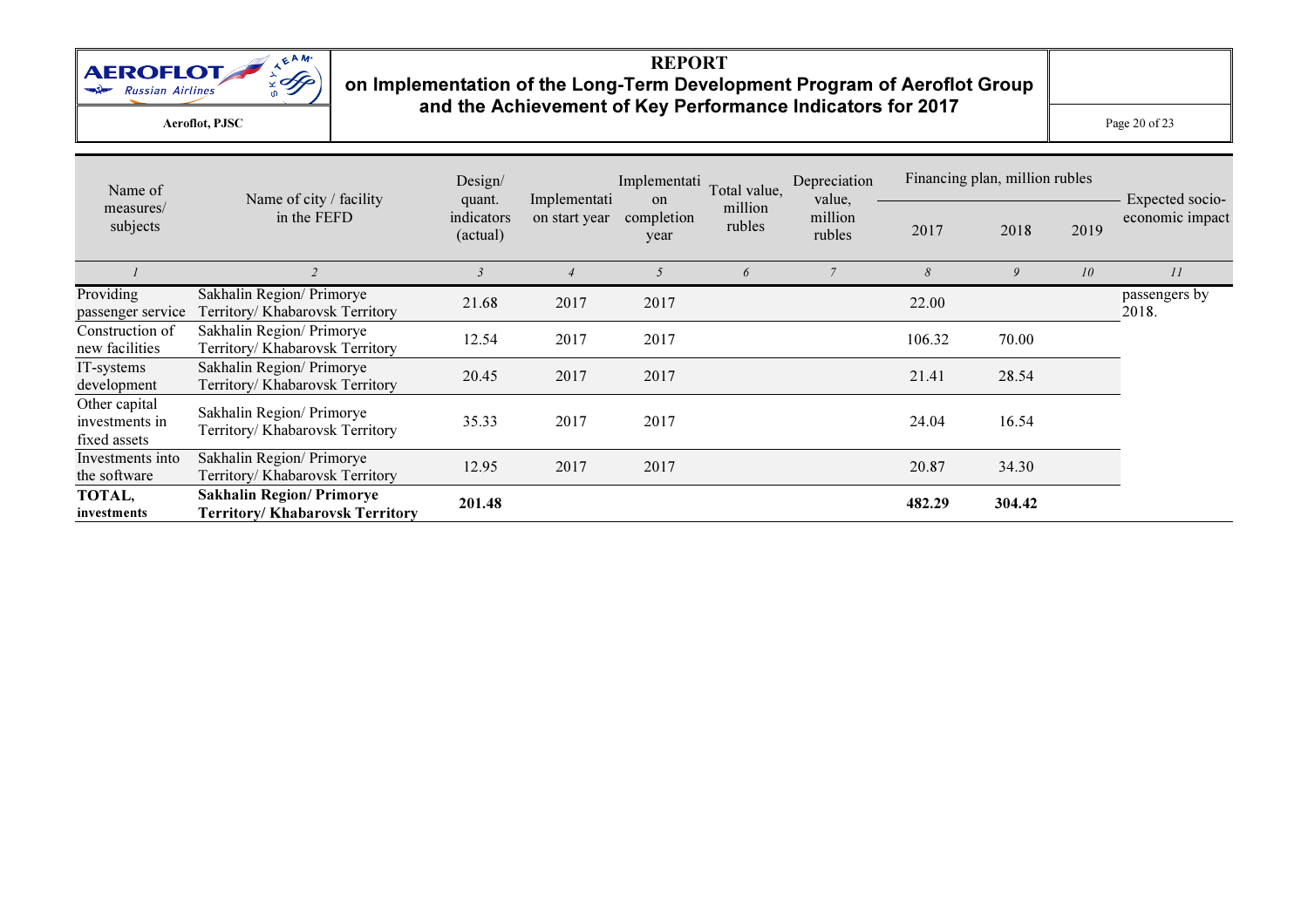

## REPORT on Implementation of the Long-Term Development Program of Aeroflot Group and the Achievement of Key Performance Indicators for 2017

 $\mathbf{C}$  Page 21 of 23

#### Table 113. Measures to ensure social transportation in the Far East

| Activity                                                              | Quantitative or qualitative objectives of<br>activities                                        | Person responsible | Start date and scheduled<br>completion date of the<br>activity | Activity implementation<br>status |
|-----------------------------------------------------------------------|------------------------------------------------------------------------------------------------|--------------------|----------------------------------------------------------------|-----------------------------------|
| Flat fare carriage                                                    | To carry 791.2 thousand passengers                                                             | <b>NRMD</b>        | 2017                                                           | 834,892 passengers carried        |
| Participation in the subsidized carriages                             | $1,317,173,500$ rubles of subsidies were<br>allocated for Far Eastern carriages.               | <b>NRMD</b>        | 2017                                                           | 185,983 passengers carried        |
| Participation in the carriages to the<br>Eastern Economic Forum 2017. | Provide transportation of 1,300<br>personnel, Forum participants and<br>media representatives. | <b>NRMD</b>        | 02.09 -10.09.2017                                              | Completed.                        |
| Participation in transportation of Great<br>Patriotic War veterans    | Provide transportation of 214 veterans<br>and accompanying persons during the<br>campaign.     | <b>NRMD</b>        | 2017                                                           | Completed.                        |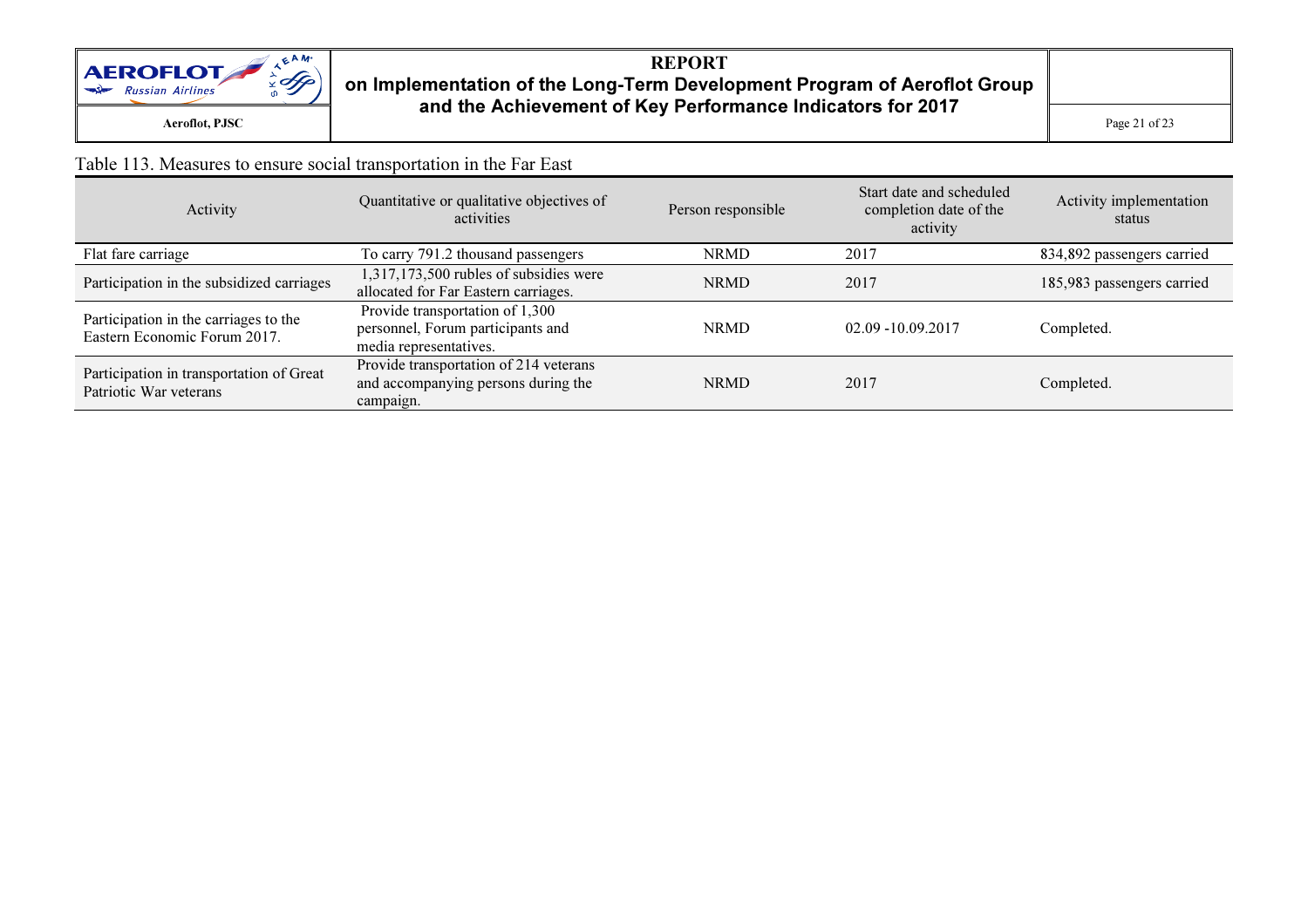

#### Б. IMPLEMENTATION OF MEASURES FOR GRADUAL INCREASE IN THE SHARE OF PROCUREMENT OF GOODS, WORKS AND SERVICES FROM SMALL AND MEDIUM-SIZED BUSINESSES

Table 14. Implementation of Measures for Gradual Increase in the Share of Procurement of Goods, Works and Services from Small and Medium-Sized Businesses

| Item<br>No. | Indicator                                                    | <b>UM</b> | Plan            | Actual | Implementation process | Deviation Reasons Analysis                                                                     |
|-------------|--------------------------------------------------------------|-----------|-----------------|--------|------------------------|------------------------------------------------------------------------------------------------|
|             | Share of purchases from small<br>and medium-sized businesses | 0/2       | At least $40\%$ | 89.40% | 223.50%                | Increase in the number of contracts (and payments<br>thereunder) with small businesses in 2017 |

#### В. IMPLEMENTATION OF MEASURES ON THE SUBSTITUTION OF THE PURCHASE OF FOREIGN PRODUCTS (WORKS, SERVICES) WITH THE PURCHASE OF THE EQUIVALENT RUSSIAN PRODUCTS

Table 15. Implementation of measures on the substitution of the purchase of foreign products (works, services) with the purchase of the equivalent Russian products;

| Item<br>No. | Description of implemented (or ongoing) import substitution<br>activities for the reporting period                                                                                                                           | Person responsible                 | Results, terms and current status of the import substitution measures<br>implementation                                                                                                                                                                                                                                                                                                                                                                                                                                                                |
|-------------|------------------------------------------------------------------------------------------------------------------------------------------------------------------------------------------------------------------------------|------------------------------------|--------------------------------------------------------------------------------------------------------------------------------------------------------------------------------------------------------------------------------------------------------------------------------------------------------------------------------------------------------------------------------------------------------------------------------------------------------------------------------------------------------------------------------------------------------|
|             | Research project "Development of the composition and technology<br>for the production of de-icing fluid for ground anti-icing treatment<br>of aircrafts and the organization of the developed de-icing fluid<br>manufacture" | <b>GHD</b>                         | At present, research work has been completed to assess the efficiency<br>of the development of composition, formulation and production<br>technology for the Russian-made anti-icing liquid (AIL) Type-IV<br>"AerFly", to assess the competitiveness of the developed AIL and the<br>prospects for the use of AIL based on propylene glycol for anti-icing<br>protection (AIP) of aircrafts in precipitation at low outdoor temperatures.<br>As a result of the work, it will be decided to continue / suspend the works<br>on the development of AIL. |
|             | Technical support and maintenance of technical borescopes and<br>other GE-manufactured equipment for non-destructive method of<br>production control                                                                         | Aircraft Maintenance<br>Department | Previously, the borescopes were sent for repair at D-72379, Hechingen,<br>Germany, Lotzenaker, 4. At the moment, video boroscopes are sent to:<br>Russia, 248001, Kaluga, Rosva, Industrial Park Rosva, the GE Center of<br><b>Energy Technologies</b>                                                                                                                                                                                                                                                                                                 |
|             | Boroscope inspection of aircraft engines                                                                                                                                                                                     | AMD, PrcMD                         | Previously, endoscopic equipment was supplied by foreign suppliers,<br>according to the results of the procurement procedures of 2017, the<br>Russian "Research and Production Enterprise of Special and Medical<br>Equipment, LLC" (RPE SME, LLC) won the bid.                                                                                                                                                                                                                                                                                        |